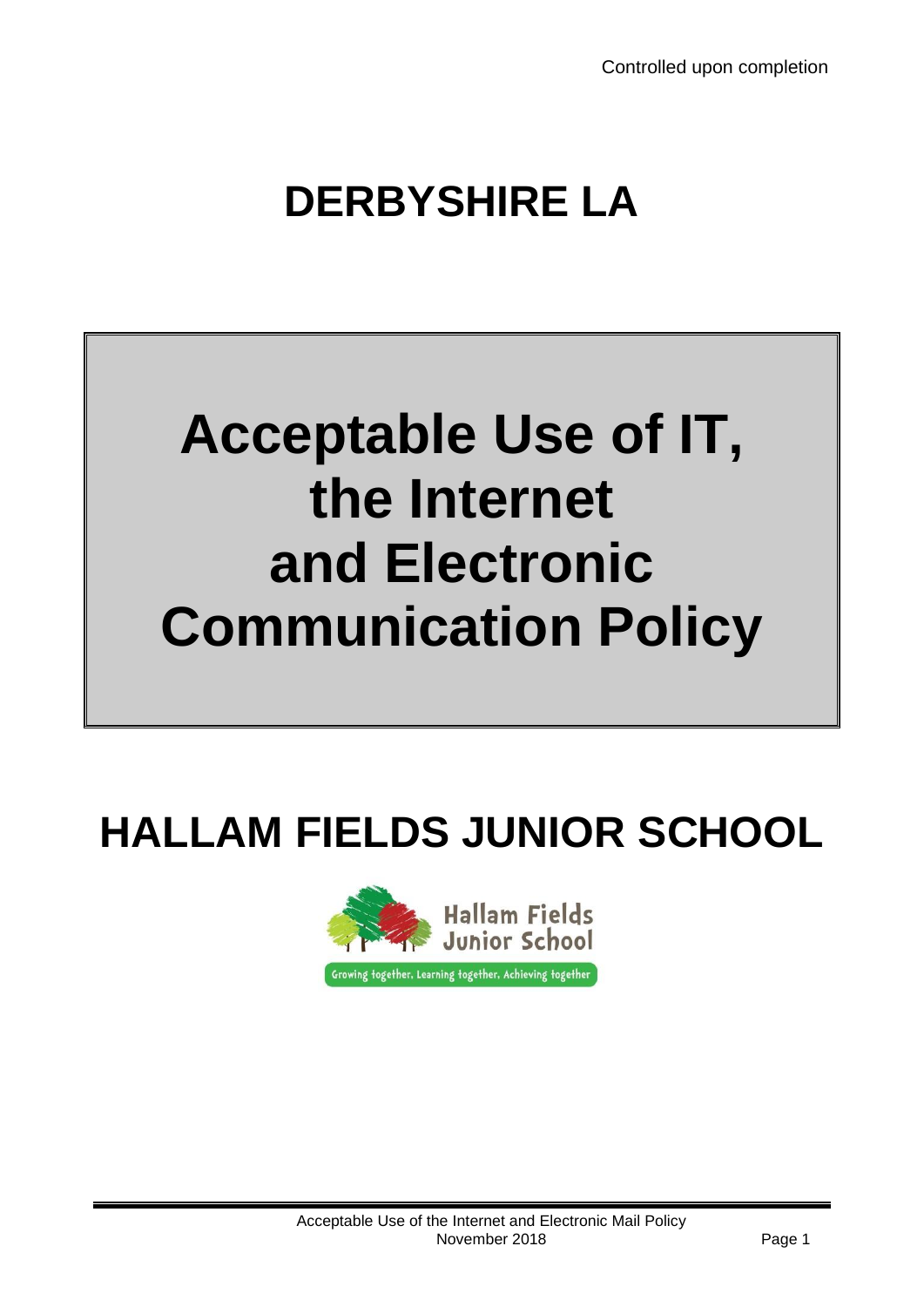### **CONTENTS**

|                                                                                 | Page No |
|---------------------------------------------------------------------------------|---------|
| Introduction<br>1.                                                              | 6       |
| 2. Scope                                                                        | 6       |
| Use of Internet, Email and other Electronic Communication<br>3.                 | 6       |
| 4. Safe Working Practice                                                        | 9       |
| <b>Virtual Learning Environment</b><br>5.                                       | 9       |
| 6. Social Media                                                                 | 10      |
| 7. Safeguarding                                                                 | 25      |
| 8. Newly Qualified Staff                                                        | 26      |
| 9. Laptops issued to Staff                                                      | 27      |
| 10. Health and Safety guidance on using IT equipment including Laptops          | 27      |
| 11. Use of other School IT Equipment                                            | 27      |
| 12. Software                                                                    | 27      |
| 13. Network Access, Passwords and Data Security                                 | 27      |
| 14. Encryption                                                                  | 28      |
| 15. Monitoring of Email                                                         | 28      |
| 16. Monitoring Internet Access and Instant Messages                             | 29      |
| 17. Private Use                                                                 | 29      |
| 18. Disciplinary and Related Action                                             | 30      |
| 19. Summary                                                                     | 30      |
|                                                                                 |         |
| Acceptable Use Agreement                                                        | 31      |
| Appendix 1 - Employee Guidance on use of Social Media                           | 33      |
| Appendix 2 - Additional Guidance for Headteachers on the use<br>of Social Media | 35      |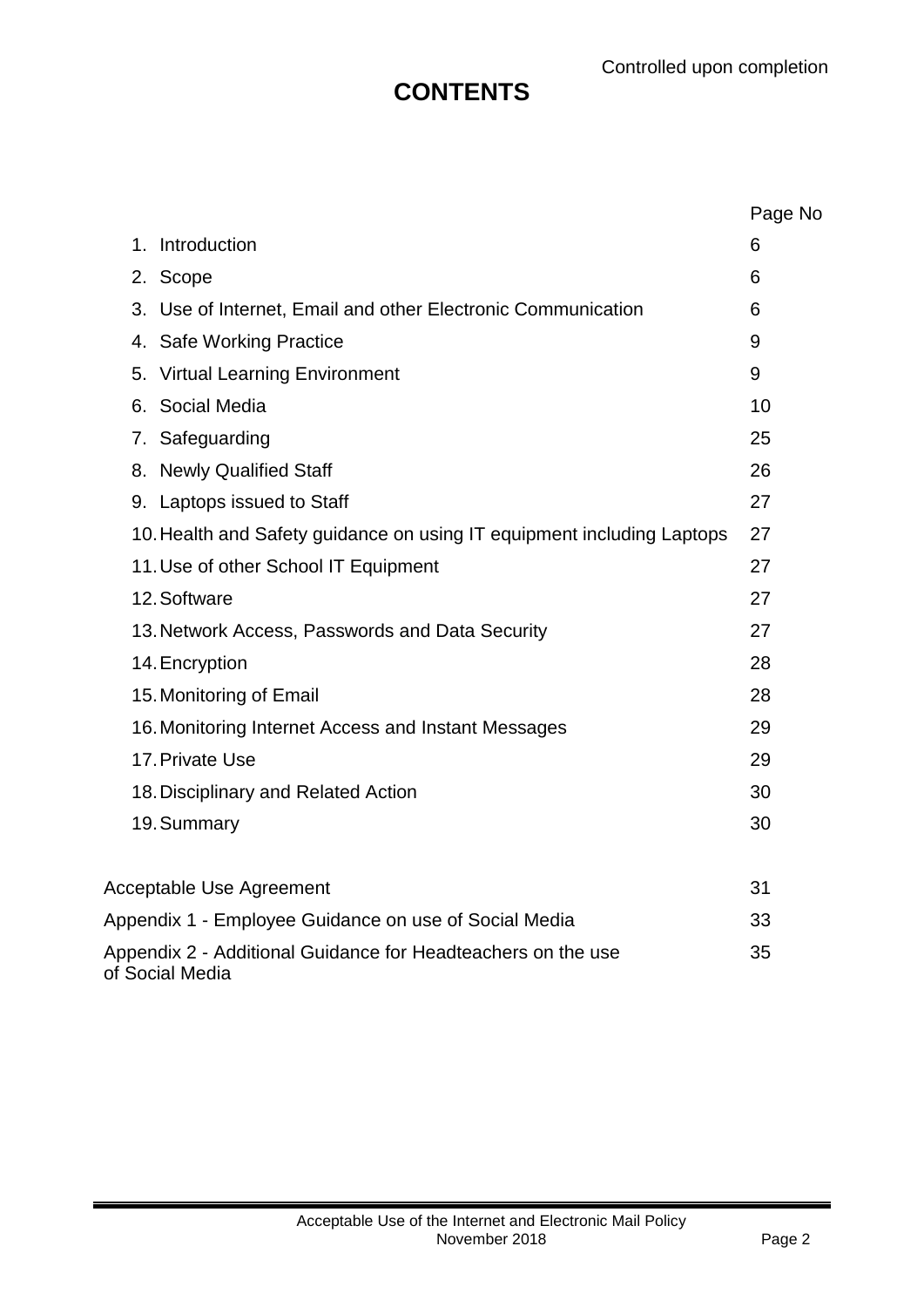#### 1. **Introduction**

The school's IT resources are essential to the effective delivery of educational provision. Computers and other networked facilities, including internet access, are available to staff and pupils within the school and should be used to promote educational learning. It is therefore vital that all staff, agents and contractors are aware of the school's policies and procedures relating to the use of IT resources. A poorly administered network or weak password controls could expose the school's information to an unauthorised user or introduce a virus infection.

#### **2. Scope**

- 2.1 This policy applies to all technology and communications equipment provided by Derbyshire County Council/School (e.g PCs, laptops, PDAs, Palm computers, mobile phones with Internet access etc).
- 2.2 Any personal or potentially personal information sent via email and the Internet is covered by GDPR 2018. The Act requires all employees to take special care when handling personal information.
- 2.3 Emails may be covered by the Freedom of Information Act and are disclosable as part of legal proceedings. Employees should exercise the same caution when writing emails as they would in more formal correspondence.
- 2.4 Use of email and the Internet, which brings the County Council/school into disrepute, may result in disciplinary action.
- 2.5 Limited use of the Internet and email is permitted subject to these principles:
	- a. Email: Employees are allowed limited use of email for personal communication.
	- b. Internet: Personal use of the Internet is permitted outside normal working hours.
	- c. Any personal use must not, in any way, distract employees from the effective performance of their duties.

#### **3. Use of Internet, Email and other Electronic Communication**

Internet and Email use is integral to the effective delivery of educational services provided by the school. Nothing in this policy should be read as restricting the proper use of email and Internet for school activities. Limited personal use of school's Internet and email system is permitted subject to these principles and guidance notes.

#### Email

3.1 Where possible, personal use of email should be in employees' own time. Limited use of email during the working day is allowed, but should be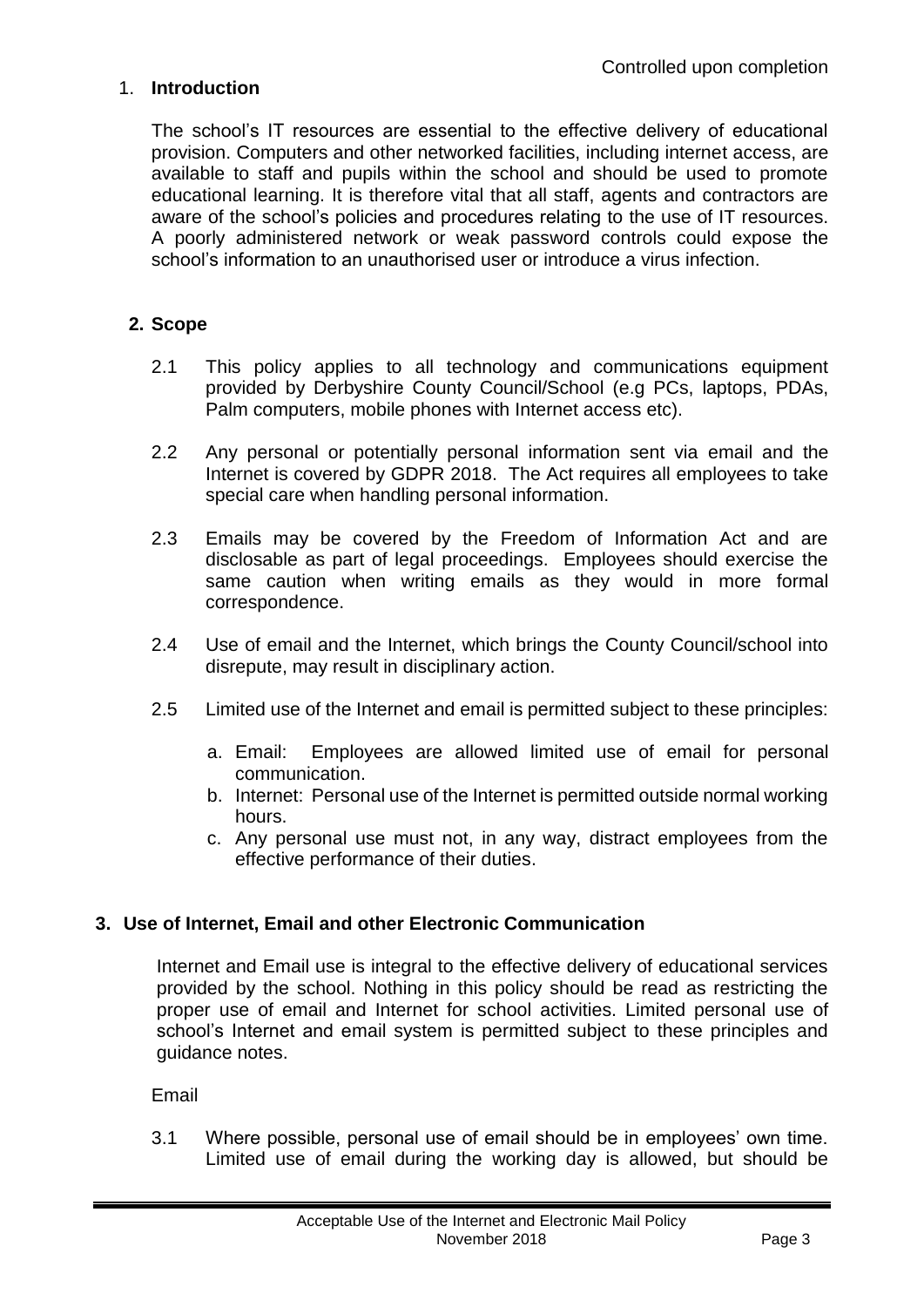Controlled upon completion restricted to a few minutes a day to respond to urgent incoming email and should not be used when teaching or supervising pupils.

- Excessive use of email is not allowed and may result in disciplinary action.
- 3.2 While personal use of the Internet and email is permitted during lunch breaks and out of working hours, staff should be aware that the facilities are provided by the school and any activity received/sent through the school's network, personal or otherwise, is recorded and will be monitored.
- 3.3 Staff should not engage in 'recreational' chatting during working time, on email or through Instant Messaging, that results in lost productivity or distracts other employees from their work. The school's facilities must never be used for the passing of inappropriate personal information of any kind.
- 3.4 Email is now used widely to communicate both internally and externally, providing rapid circulation and many positive benefits. Staff should, however, remain aware of their professional position when communicating via email. When email is used to communicate with students, parents or carers as part of a professional role, a school email address should always be used. The style and format of any such communication should follow guidelines provided by the school. Staff should consider whether it is advisable to copy a colleague into any contact with a pupil or parent as a further safeguard.

Staff should be aware that email is not always the best form of communication and should consider alternatives, as appropriate.

- 3.5 Improper statements in email can give rise to personal liability and liability for the school and may constitute a serious disciplinary matter. Emails that embarrass, misrepresent or convey an unjust, or unfavourable, impression of the school or its business affairs, employees, suppliers and their families are not permitted.
- 3.6 Extreme care must be taken when using the school's email facilities to transmit information. Confidential or sensitive information should not be sent via the Internet or email unless the data is protected by the school's secure provision for such communications. Staff should remember that when a Subject Access Request or Freedom of Information request is submitted relevant email communications will be included in the material to be provided.
- 3.7 Employees must not use email in any way that is insulting or offensive.

Employees must not deliberately view, copy or circulate any material that:

- could constitute bullying
- is sexually explicit or obscene
- is racist, sexist, homophobic, harassing or in any other way discriminatory or offensive
- contains material the possession of which would constitute a criminal offence
- promotes any form of criminal activity
- contains unwelcome propositions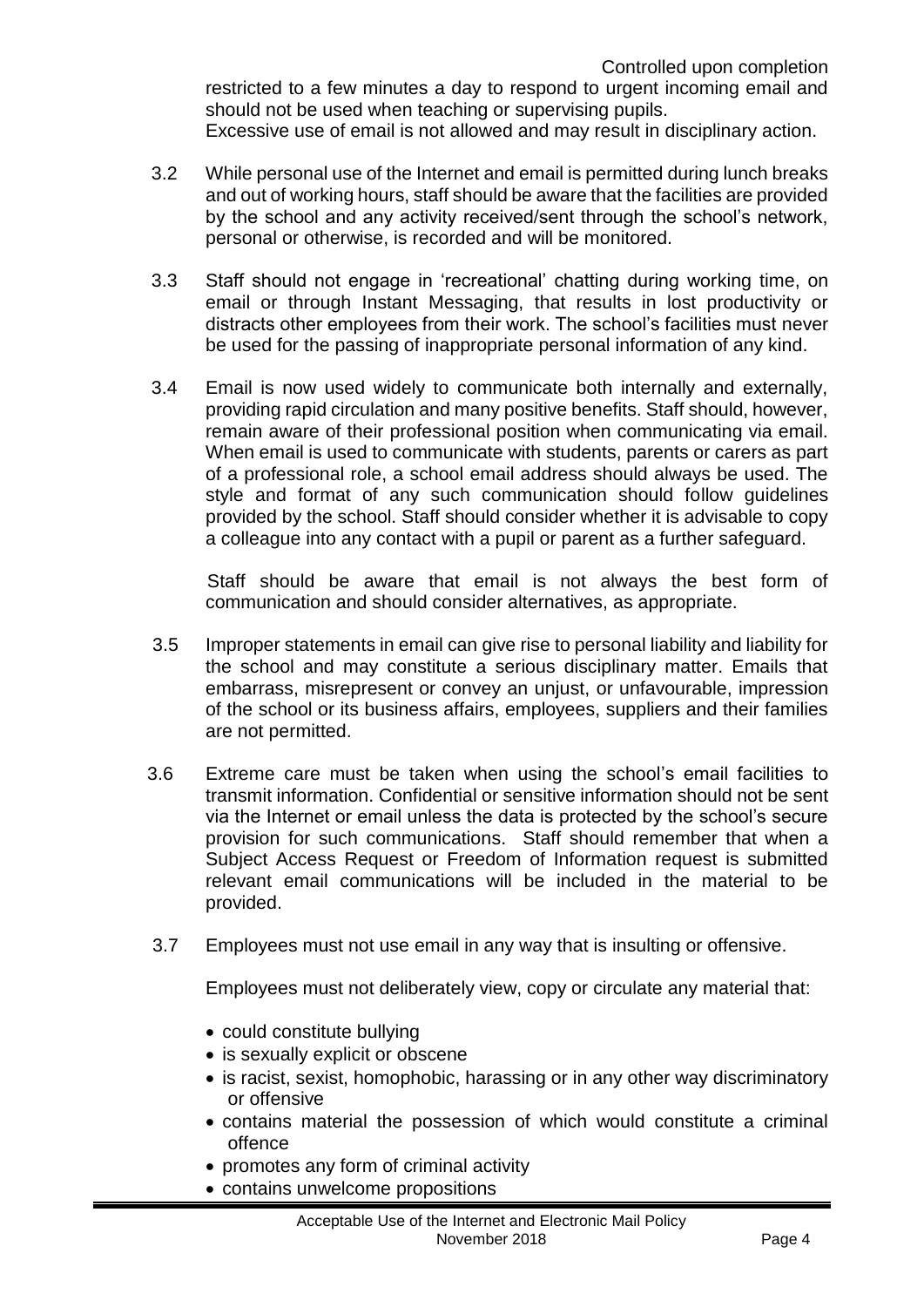- contains images, cartoons or jokes that will cause offence
- appears to be a chain letter
- 3.8 Personal use of the Internet
	- Use of the Internet is limited to employees' own time.
	- Use of the Internet via County Council or school equipment should exclude use for trading or personal business purposes.
	- Use of the Internet to buy goods or services will not render the County Council or school liable for default of payment or for the security of any personal information disclosed. Staff are advised not to use the school's computer system for making payments.
	- Personal goods must **not** be delivered to the school.
- 3.9 Site Contents

Many Internet sites contain unacceptable contents. Employees must not deliberately view, copy or circulate any material that:

- is sexually explicit or obscene
- is racist, sexist, homophobic, harassing or in any other way discriminatory or offensive
- contains material, the possession of which would constitute a criminal offence
- promotes any form of criminal activity
- contains images, cartoons or jokes that will cause offence
- that constitutes bullying
- 3.10 Accidental Access to Inappropriate Material

Many Internet sites that contain unacceptable content are blocked automatically by the school's filtering systems. However it is not possible to block all 'unacceptable' sites electronically in all circumstances. If staff become aware of any sites that require re-categorisation they should inform the school's IT technician as soon as possible. Employees may receive an Email or visit an Internet site that contains unacceptable material. If this occurs, a line manager or the headteacher should be informed as soon as possible. The headteacher will use their professional judgement whether to report the matter further. In this situation the staff member should ensure a short written record is kept as they may be asked to provide details relating to the incident and an explanation of how it occurred. This information may be required later for management or audit purposes.

#### 3.11 Copyright

Employees may be in violation of copyright law if text is simply cut and pasted into another document. This may equally apply to photographs and music samples used as illustration or backing track in resource materials. Teachers should make it clear to pupils that care should be taken when including this type of material in any school or exam work. Most sites contain a copyright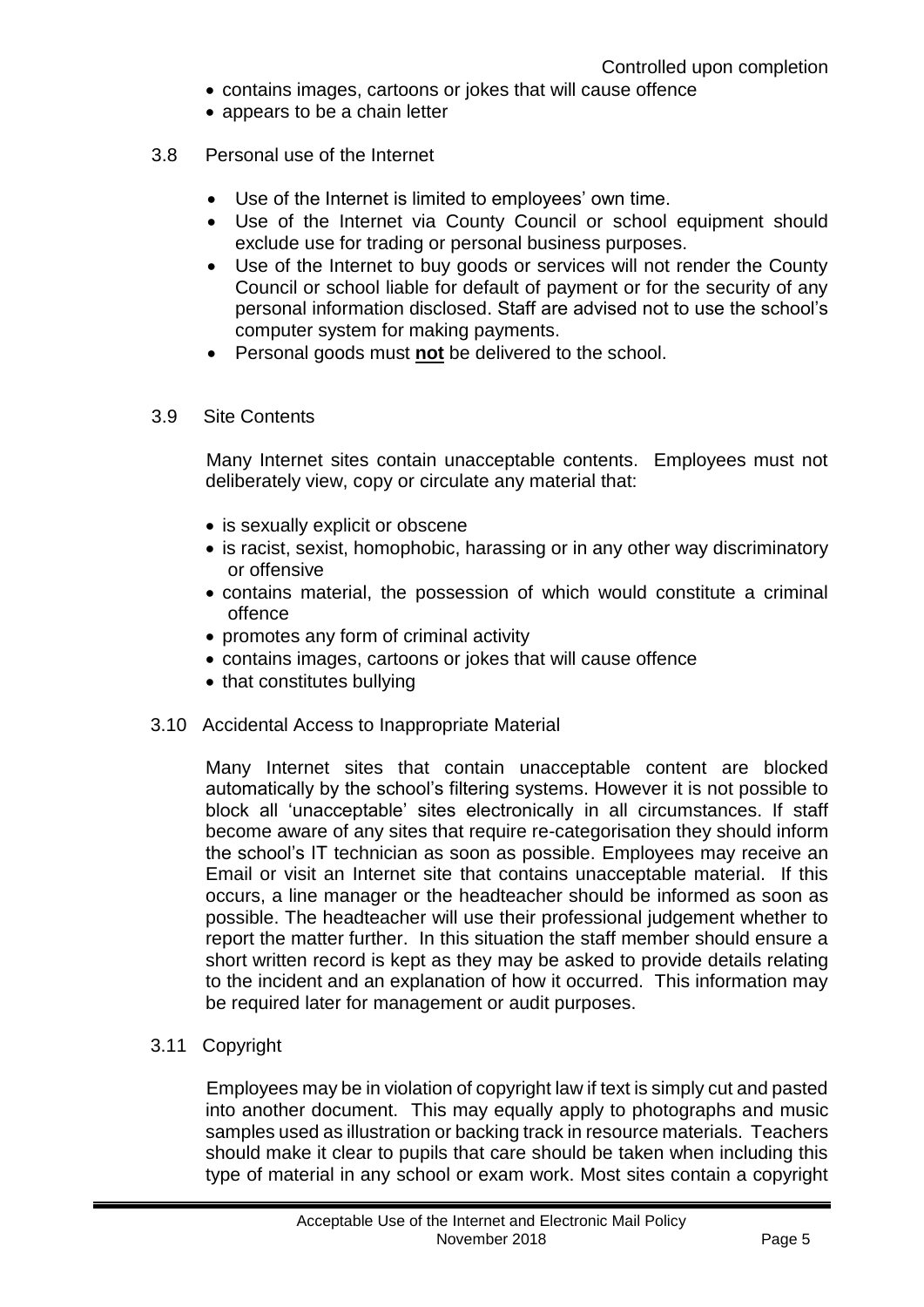notice detailing how material may be used. If in any doubt about downloading and using material for official purposes, legal advice should be obtained. Unless otherwise stated on the site all down loaded material must be for curricular or research purposes and must not be passed to third parties.

Downloading of video, music files, games, software files and other computer programs – for non work related purposes-is not allowed. These types of files consume large quantities of storage space on the system and may violate copyright laws.

#### **4. Safe Working Practice**

- 4.1 Staff should make careful, considerate use of the school's IT resources, report faults and work in a way that minimises the risk of introducing computer viruses into the system.
- 4.2 Staff are responsible for maintaining the security of computers and networks by only using their own logon details and not allowing other staff or pupils to use their personal passwords. Staff should ensure that machines are not left unattended when they are logged on.
- 4.3 Staff should ensure as far as possible, that when using work equipment at home, other family members do not use the equipment for their personal use. Staff are responsible for all the content (software and data) on any equipment allocated to them.

Staff should not install any unlicensed software on machines allocated to them.

4.4 Staff must make every endeavour to protect students from harmful or inappropriate material accessible via the Internet or transportable on computer media, in compliance with the school's system. Staff should view material in advance of use and wherever possible download a copy prior to use.

#### **5. Virtual Learning Environments (VLE)**

5.1 As many schools now provide 24 hour access to a wide range of information – including resource materials, pupil data, school policies – it is essential that clear guidelines are in place for the use of the VLE or portal, by both staff and pupils.

Network managers have a duty to ensure that the site access is secure with passwords providing differing levels of access to staff and students.

5.2 There must be no expectation by the school that staff will be available outside normal working hours just because they are able to access the VLE from home. There will therefore be no expectation, other than by agreement, that staff will respond to email or other messages, sent outside the working day,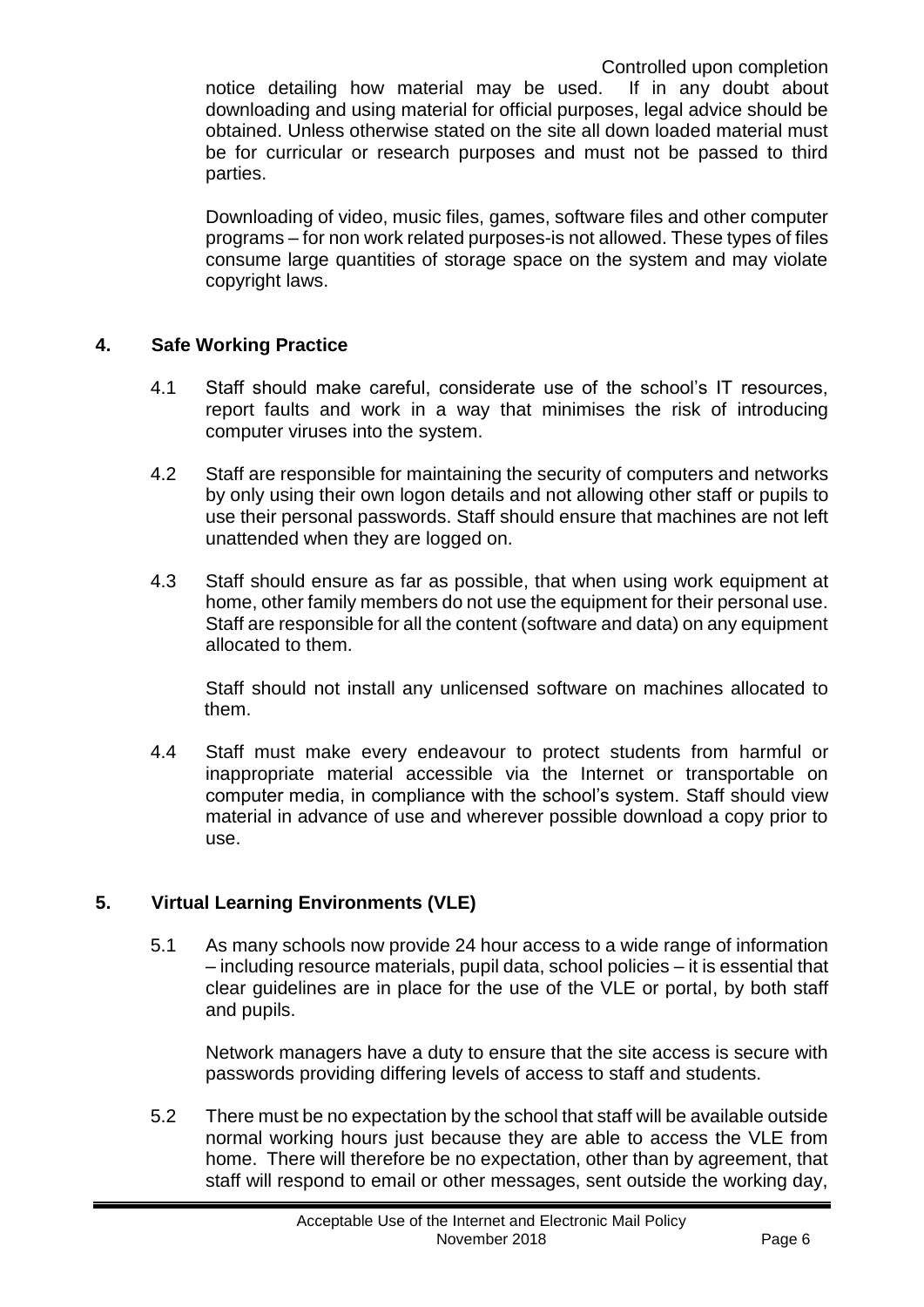- 5.3 Access to a VLE from outside school should not be a reason to reduce timescales for completion of work by either staff or pupils. For example, the same amount of time should be allowed for completion of annual reports if done on-line through the VLE as that allocated previously for hand-written reports.
- 6. **Social Media (**Some of the content in section 6 utilises and builds on the *Kent County Council/The Education People online safety policy template*, with their permission.)

#### 6.1 **Definitions:**

 For the purposes of this policy, social media is a type of interactive online media that allows parties to communicate instantly with each other, or to share data in a public forum. This includes online social forums such as Twitter, Facebook, LinkedIn, internet newsgroups, blogs, wikis, bulletin boards, video/photo sharing sites and chatrooms. Social media also covers blogs and video-and image-sharing websites such as YouTube and Flickr.

There are many more examples of social media than can be listed here and this is a constantly changing area. These guidelines should be followed in relation to any social media used. This policy applies to the misuse of social media for both business and personal purposes, whether during working hours or otherwise.

 The use of sites such as Facebook, MSN, Messenger, Twitter, Skype and many others (such as on-line gaming through Xbox or PlayStation live) is now increasingly widespread. However, as well as bringing many positive benefits, there are also many potential problems. The following guidance is given to all staff and pupils for their own protection. The guidance should apply whether the staff member is using school hardware or their own personal hardware (computer, phone, console etc.)

#### **'Libel' and 'Defamation'**

Libel and Defamation are complex areas of law. Legal advice should be sought where Libel and/or Defamation are believed to have occurred.

#### 6.2 **Personal Safety and Protection:**

 At all times, staff should be aware of the school's expectations, as defined in all relevant policies, of professional adults working with children. Safe and responsible use of social media will be discussed with all members of staff as part of induction via relevant policies and revisited regularly. This document describes safe and professional behaviour in relation to social media.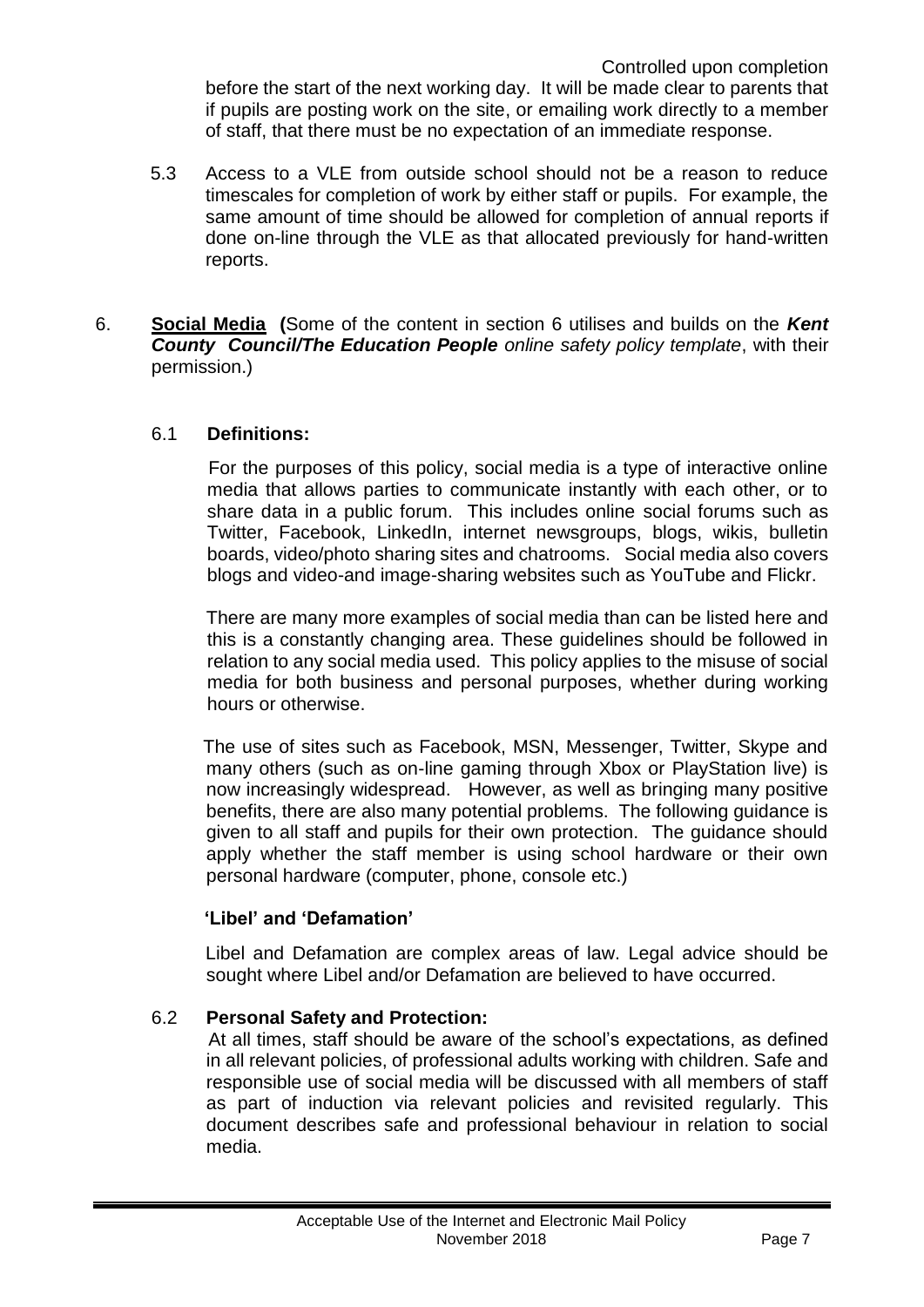Online conduct can have an impact on the role and reputation of staff members. Employees who work directly with members of the public, including parents, need to be aware that the information they post on their profile can make them identifiable to members of the wider school community as well as people they know in a private capacity.

Staff are advised to safeguard themselves and their privacy when using social media sites. Areas of which to be mindful:-

- Setting the privacy levels of personal sites
- Being aware of location sharing services
- Opting out of public listings on social networking sites
- Logging out of accounts after use
- Keeping passwords safe and confidential
- Not representing personal views as those of the school.

Employees should therefore consider this when setting up their profile, particularly in relation to; the use of a photograph, providing details of their occupation, employer and work location.

Staff should consider very carefully any conflict of interest when linking through social media to people they also know through work. The school considers it would be inappropriate to have pupils as 'friends' through social media, and consequently, to do so may be considered to be a disciplinary matter. Staff are advised not to communicate with, or add as 'friends' any past learners or their family members via social media sites. Staff should be aware of the potential risks of communicating with current and ex-pupils in ways which may be considered as inappropriate – particularly if it could be shown that the adult/pupil relationship of trust had been breached. The school requires staff to only use school platforms to communicate with pupils, in line with the Safeguarding Policy.

Staff should report any inappropriate contact from pupils and parents/carers to a member of the Senior Leadership Team at the earliest opportunity to prevent situations from escalating. *(See paragraph 6.9 for support for staff.)*

Many staff will use social networking outside of work to keep in touch with family, friends or activity groups. For some staff in particular, there may be occasions when contacts within these situations result in links between staff and pupils at the school (for example where there is a pre-existing friendship with the parent of a pupil). Staff should ensure that in such circumstances they are able to make a professional distinction between their role as a 'friend' outside work and their role within work and clarify their position to such contacts. It is expected that such exceptions will be discussed with the Designated Safeguarding Lead who is the Headteacher.

Online sites such as Facebook are in the public domain, and personal profile details can be seen by anyone, even if users have their privacy settings on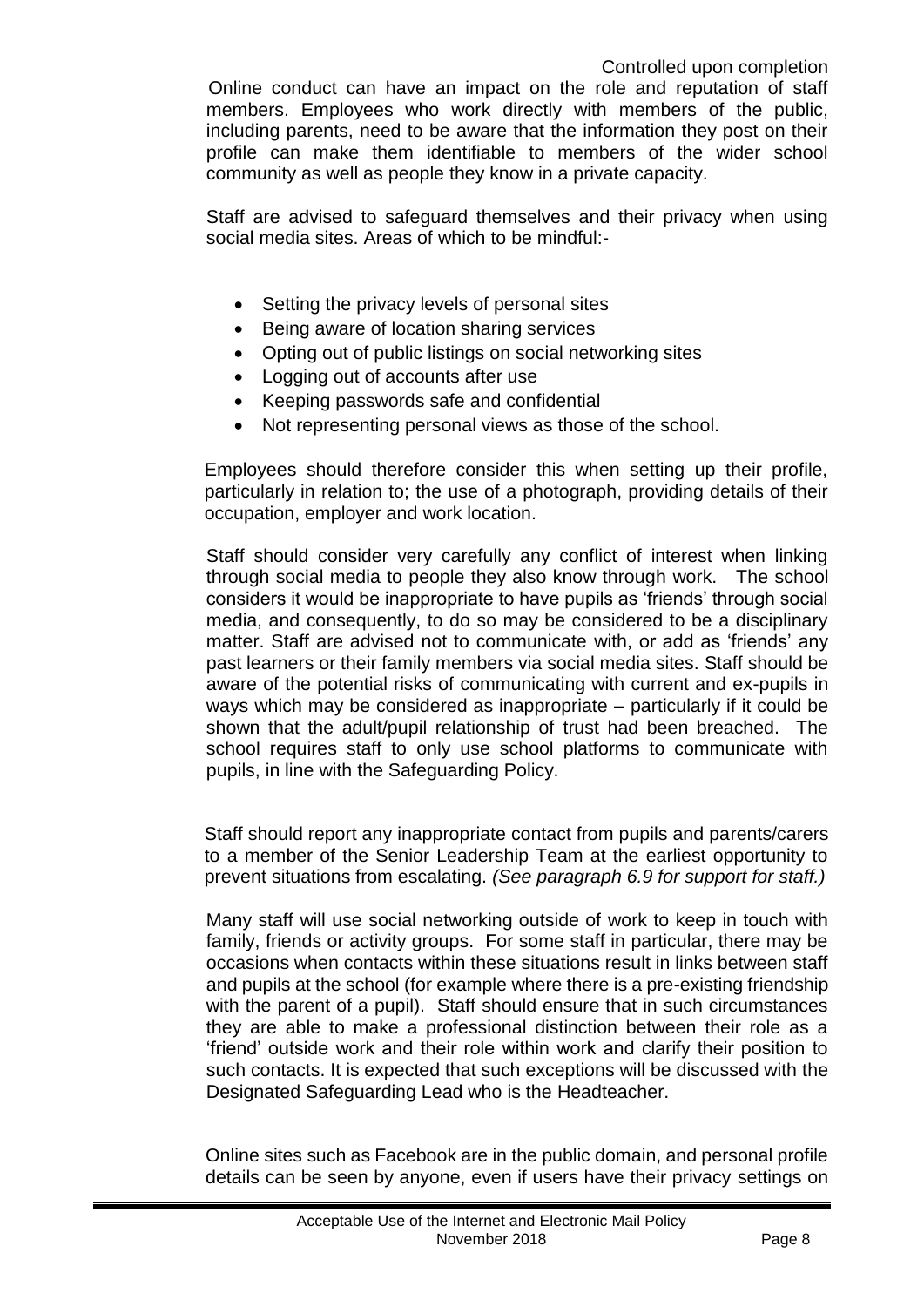Staff should be aware of the image they are presenting when communicating via such media and ensure, as far as possible, that any comments made are not open to misinterpretation. Circulation of comments on such media can be rapid and widespread and therefore staff should be encouraged to adopt the general premise of not putting anything on such a site (or in an email) that they would not put in a formal letter, be prepared to say in a face-to-face conversation or discuss in a public place.

#### 6.3 **Personal Accountability and Responsibility:**

 All staff are expected to behave appropriately and responsibly, and should be aware that they may be accountable to the School for actions outside of their work.

This policy clarifies that online conduct is the employee's responsibility, and it is important that staff are aware that posting information on social networking sites cannot be isolated from their working life.

Any information published online can be accessed around the world within seconds and will be publicly available for all to see, and is not easy to delete/withdraw once published. The School views any comment that is made on a social media site as made publicly, and that any inappropriate comment made, will be considered in the context of which it is made. Staff are advised to be mindful that nothing on a social media site is 'private' so comments made must still meet the standards of the Staff Code of Conduct and other relevant policies.

Staff may be accountable for actions outside of work, including making comments on social media sites, if that is contrary to any of School's policies, impacts on or compromises the employee's ability to undertake their role, or undermines management decisions. Such behaviour would be investigated and may result in disciplinary action being taken, and ultimately could result in dismissal.

 The Headteacher and Governors will give consideration, when reaching decisions relating to potential disciplinary cases for breach of such a code, to the difficulty of staff members in 'controlling their image' all the time, and that manipulation by others is extremely easy. The Head/Governors will give consideration to whether the 'image' had been created voluntarily by the member of staff.

Staff are reminded that, as a safeguarding issue, they should always be careful about who they are 'talking to'. It is very easy to hide an identity in an on-line conversation.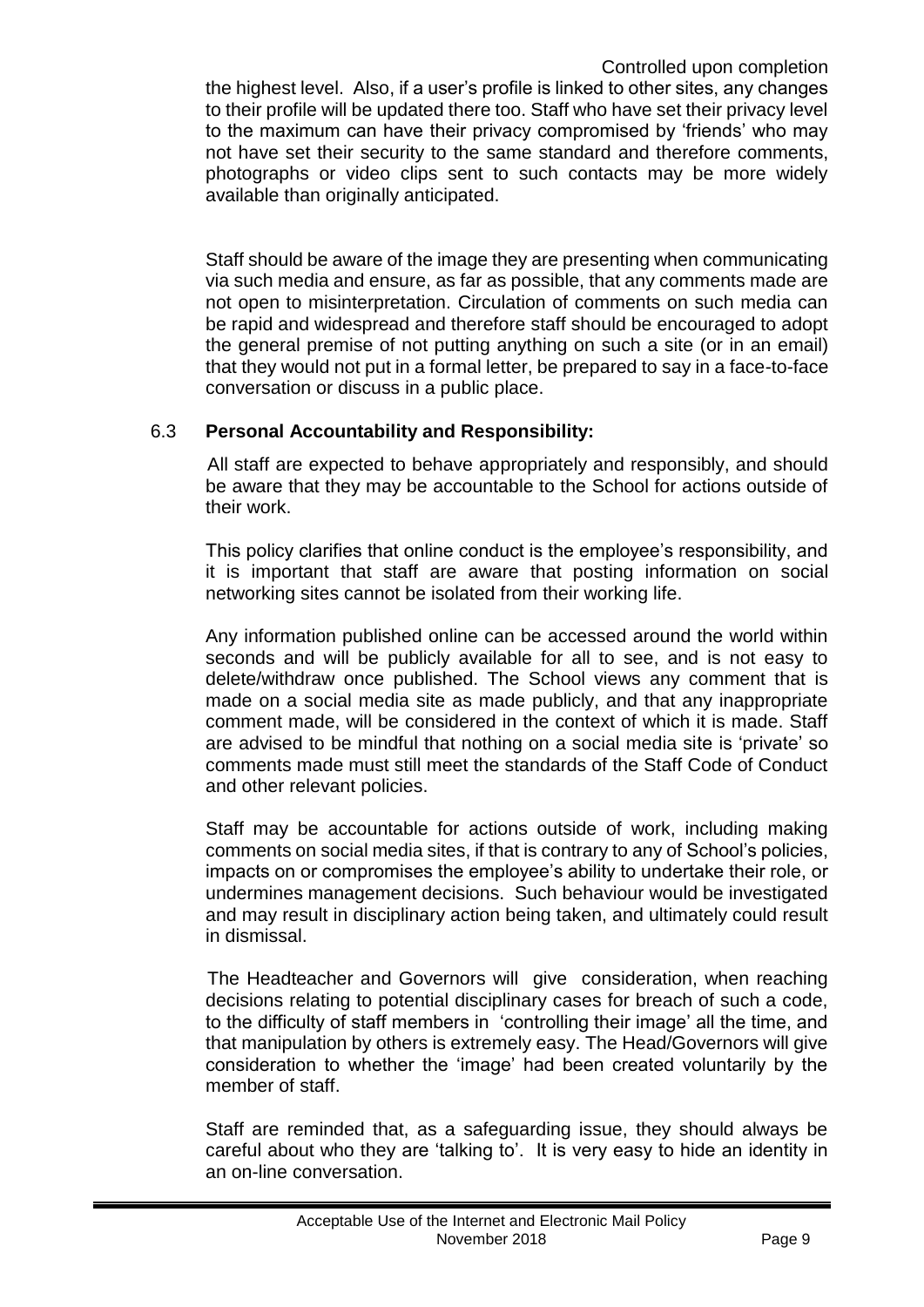The school views any comment that is made on social media to, potentially, have been made publicly. However, any inappropriate comment be considered in the context in which it is made. Members of staff should inform the Headteacher if they consider any content shared on a social media site potentially conflicts with their role.

Staff should be aware that all comments made through social media must meet the standards of the relevant legislation and regulations, including data protection legislation (GDPR 2018) and the expectations of staff conduct as expressed in the school's policies for the management of Human Resources.

#### 6.4 **Any Communications that staff make through social media must not**:

- **bring the school into disrepute, for example by:**
	- o criticising, disagreeing or arguing with parents, colleagues or managers
	- o making defamatory comments about individuals or other organisations/groups;
	- o posting images that are inappropriate or links to inappropriate content;
- **breach confidentiality, for example by:**
	- o referring to or sharing confidential information, including photographs and personal information about individuals (such as pupils, their family members or colleagues) or the School.
	- **do anything that could be considered discriminatory against, or bullying or harassment of, any individual or group of individuals, and in contravention of the school's policies, for example by:**
		- o making offensive or derogatory comments relating to sex, gender reassignment, race (including nationality), disability, sexual orientation, religion or belief or age;
		- o using social media to bully another member of the school community (such as an employee of the School, definition of *member of the a school community* given on page 25); or
		- o posting images that are discriminatory or offensive or links to such content.

#### **take other action that impacts on the employee's ability to do their job, for example by:**

- $\circ$  online activity that is incompatible with the position they hold in the School
- o any breach occurring inside or outside the workplace that is likely to affect the employee doing his/her work.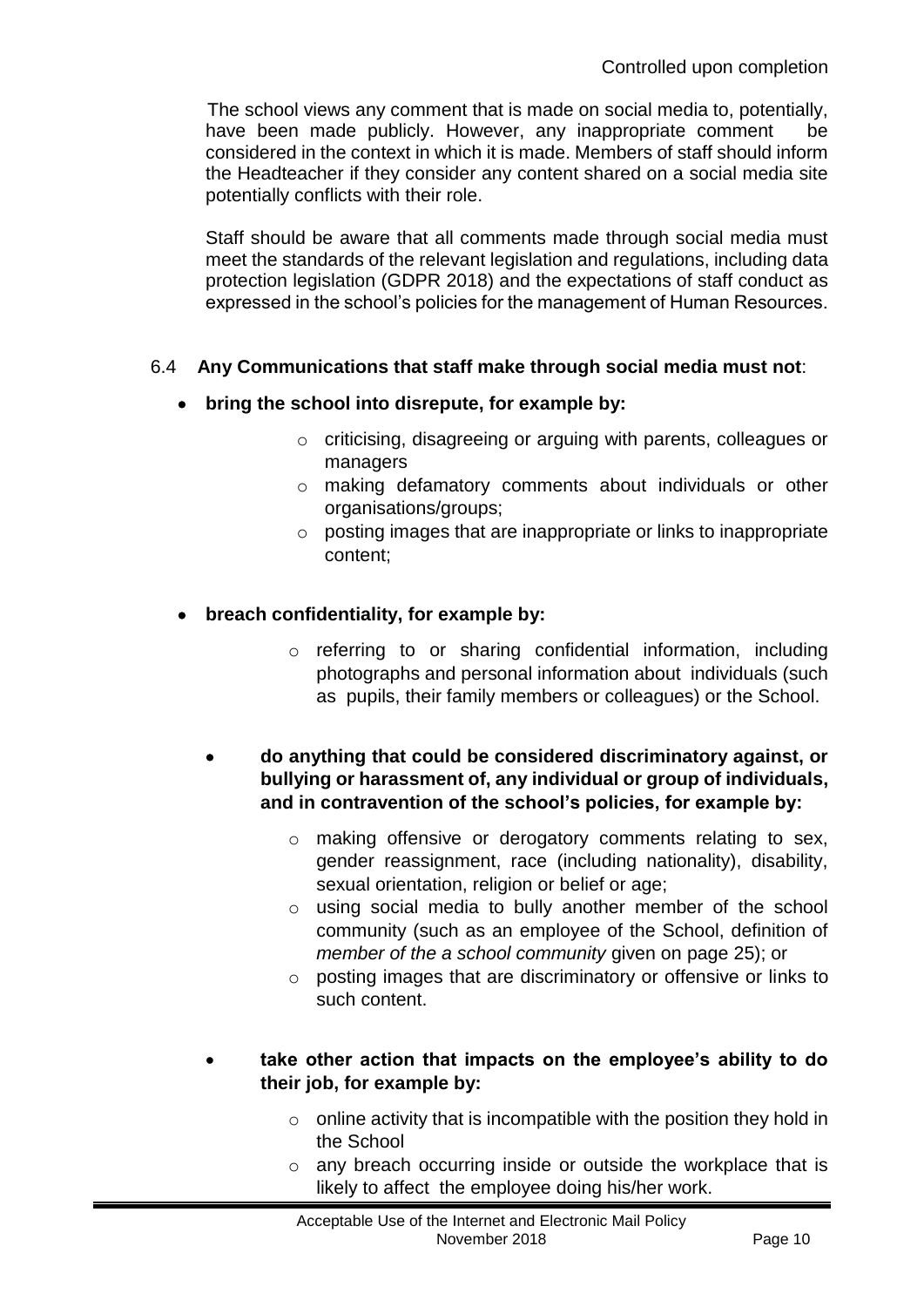#### **contravene the school's policies, for example;**

o the Harassment and Bullying policy, or the Equality and Diversity Policy.

While use of the school's facilities to express personal views is inappropriate and unacceptable, it is recognised that individuals have a right to enter general political discourse, using their own accounts and in non-working time. It would still be important to make it clear that a personal view is being expressed and any extreme statements, as listed above, would contravene this policy.

The above bulleted examples are not a definitive list of the misuse of social media, but are examples to illustrate what misuse may look like. Staff are encouraged to talk to their Headteacher/SLT and seek advice if they are unclear.

#### 6.**5 Official Use of Social Media**

 Staff who use social media as part of their job must adhere to the school policy. Employees must be aware that they are representing the School and use the same safeguards as they would with any other form of communication about the organisation in the public domain.

- Hallam Fields Junior School official social media channels are:
	- o *<https://twitter.com/HallamFieldsJS> <https://www.facebook.com/hallamfieldsjuniors/> <https://hallamfieldsjunior.wordpress.com/> and all associated blogs*
- The official use of social media sites only takes place with clear educational or community engagement objectives, with specific intended outcomes.
	- o The official use of social media as a communication tool has been formally risk assessed and approved by the *headteacher*.
	- o Leadership staff have access to account information and login details for our social media channels, in case of emergency, such as staff absence.
- Official social media channels have been set up as distinct and dedicated social media sites or accounts for educational or engagement purposes only.
	- $\circ$  Staff use setting provided email addresses to register for and manage any official social media channels.
	- o Official social media sites are suitably protected and, where possible, run *and/or* linked *to/from* our website.
	- $\circ$  Public communications on behalf of the setting will, where appropriate and possible, be read and agreed by at least one other colleague.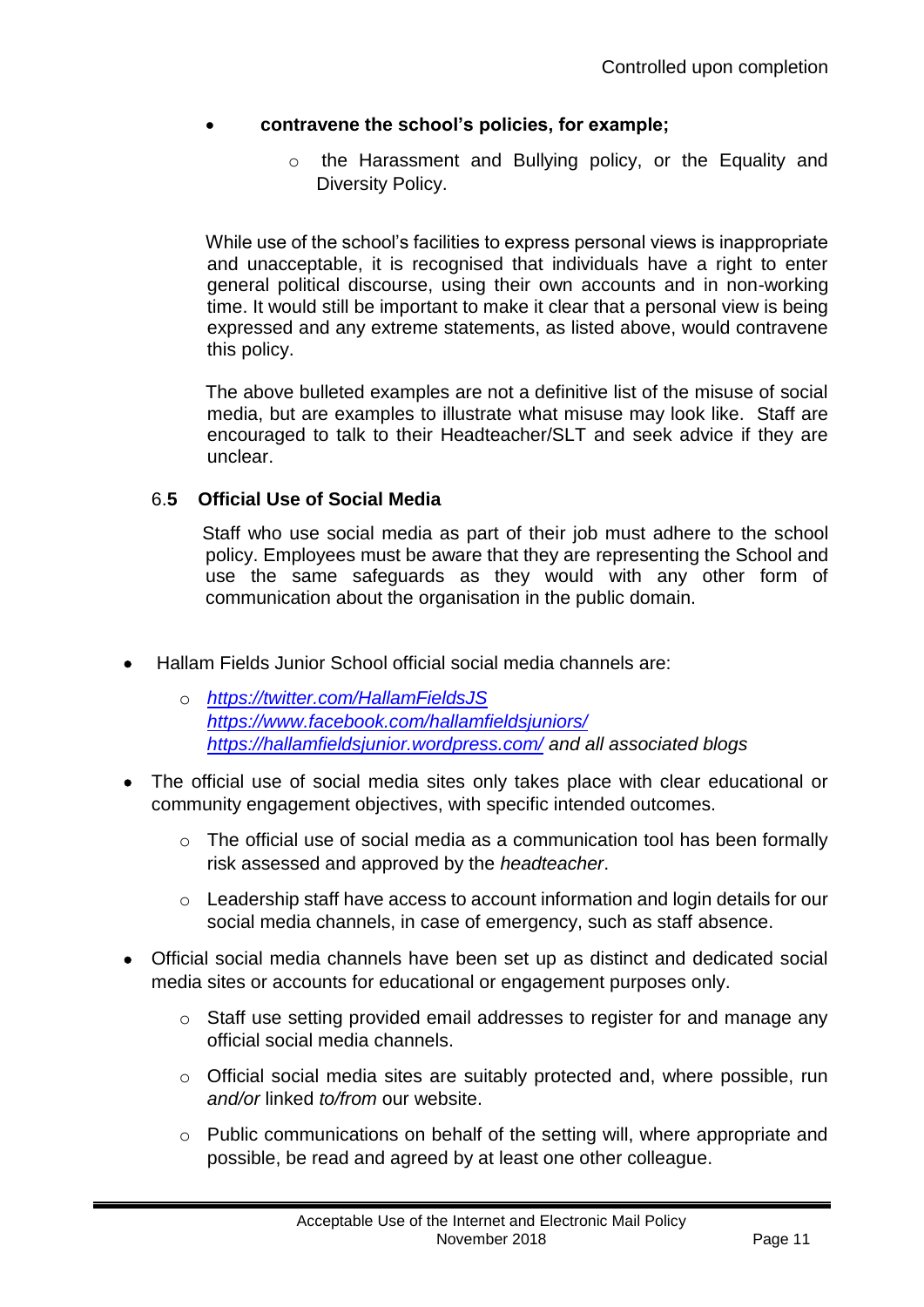- Official social media use will be conducted in line with existing policies, including: anti-bullying, image/camera use, data protection, confidentiality and child protection.
	- o All communication on official social media platforms will be clear, transparent and open to scrutiny.
- Parents/carers and learners will be informed of any official social media use, along with expectations for safe use and action taken to safeguard the community.
	- o Only social media tools which have been risk assessed and approved as suitable for educational purposes will be used.
	- o Any official social media activity involving learners will be moderated if possible.
- Parents and carers will be informed of any official social media use with learners; written parental consent will be obtained, as required.
- We will ensure that any official social media use does not exclude other methods of communication, so as to reach any members of the community who are unable or unwilling to utilise social media. Consideration will be given to the universality of any form of communication utilised.

There should be no expectation that either staff or pupils will be available outside normal school hours. If schools are to utilise this Headteachers should ensure that a reasonable level of monitoring is in place, to prevent any inappropriate comments or 'cyber-bullying', and ensure that pupils know that such monitoring is taking place.

#### *Staff expectations*

- Members of staff who follow and/or like our official social media channels will be advised to use dedicated professionals accounts, where possible, to avoid blurring professional boundaries.
- If members of staff are participating in online social media activity as part of their capacity as an employee of the setting, they will:
	- o Always be professional and aware they are an ambassador for the setting.
	- o Disclose their official role *and/or* position but make it clear that they do not necessarily speak on behalf of the setting.
	- o Always be responsible, credible, fair and honest, and consider how the information being published could be perceived or shared.
	- o Always act within the legal frameworks they would adhere to within the workplace, including: libel, defamation, confidentiality, copyright, data protection and equalities laws.
	- o Ensure that they have appropriate consent before sharing images on the official social media channel.
	- o Not disclose information, make commitments or engage in activities on behalf of the setting, unless they are authorised to do so.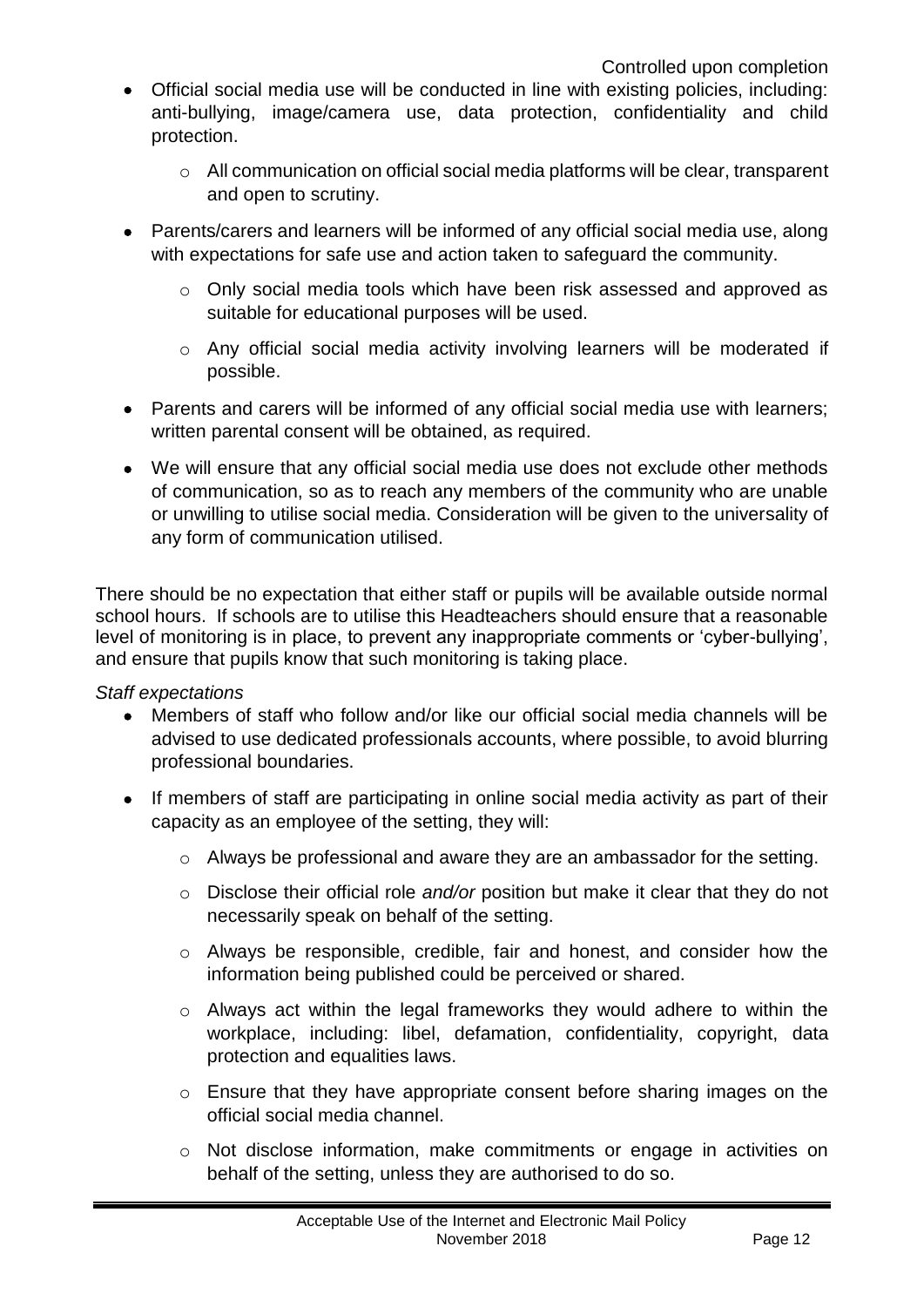o Inform their line manager, the DSL (or deputy) and/or the headteacher of any concerns, such as criticism, inappropriate content or contact from learners.

Many social media complaints arise out of parental frustrations and because parents may feel that they are not listened to or valued by schools and may set up unofficial and unapproved Facebook pages or groups. In some cases Facebook pages or groups may be set up and run via parent teacher associations or other similar groups. The LA advises that schools do not set up a Facebook page as the style of this platform could encourage the posting of informal comments and complaints. It may encourage the blurring of boundaries and appropriate channels of communication. Also any editing of entries by the headteacher could lead to challenge and allegations of bias.

#### **6.6 Access to Social Media at Work, for Personal Use:**

Staff are not allowed to access social media websites for personal use from the school's computers or devices during working hours (contact time for teachers and teaching assistants), and they must not be left running "in the background", whilst at work.

Leaving social media sites 'running' constantly in work's time is considered to be a breach of the acceptable use of this policy, and would be considered to be using school resources for personal use, in work's time, and such would be investigated under the disciplinary procedure. These provisions also apply to personal computers and mobile devices.

#### **6.7 Use of Personal Devices and Mobile Phones**

Hallam Fields Junior School recognises that personal communication through mobile technologies is an accepted part of everyday life for learners, staff and parents/carers, but technologies need to be used safely and appropriately within the setting.

#### Expectations

All use of personal devices (including but not limited to; tablets, games consoles and 'smart' watches) and mobile phones will take place in accordance with the law and other appropriate policies, such as anti-bullying, behaviour and child protection.

Electronic devices of any kind that are brought onto site are the responsibility of the user.

o All members of Hallam Fields Junior School community are advised to take steps to protect their mobile phones or devices from loss, theft or damage; we accept no responsibility for the loss, theft or damage of such items on our premises.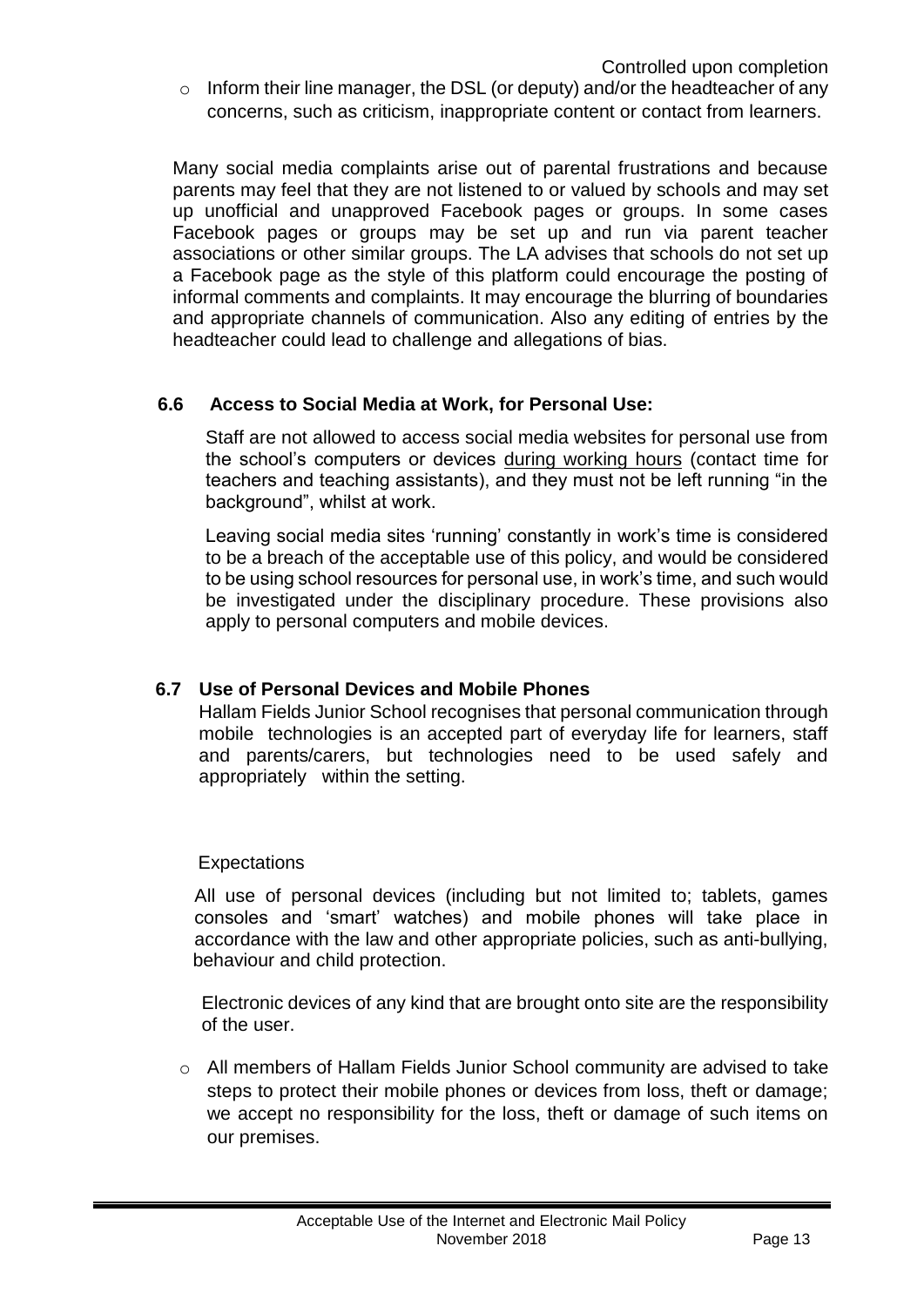- o All members of Hallam Fields Junior School community are advised to use passwords/pin numbers to ensure that unauthorised calls or actions cannot be made on their phones or devices; passwords and pin numbers should be kept confidential and mobile phones and personal devices should not be shared.
- o Mobile phones and personal devices are not permitted to be used in specific areas within the site such as changing rooms, toilets and swimming pools. No personal devices should be used to record any photos or videos of children at any time. School devices should be used instead.
- o The sending of abusive or inappropriate messages or content via mobile phones or personal devices is forbidden by any member of the community; any breaches will be dealt with as part of our behaviour policy.
- o All members of Hallam Fields Junior School community are advised to ensure that their mobile phones and personal devices do not contain any content which may be offensive, derogatory or would otherwise contravene our behaviour or child protection policies.

Staff will be advised to:

- o Keep mobile phones and personal devices in a safe and secure place during lesson times.
- o Keep mobile phones and personal devices switched off or switched to 'silent' mode during lesson times.
- o Not use personal devices during teaching periods, unless permission has been given by the *headteacher*, except in emergency circumstances.
- o Ensure that any content bought onto site via mobile phones and personal devices are compatible with their professional role and expectations.

Members of staff are not permitted to use their own personal phones or devices for contacting learners or parents and carers, except in cases of emergency. Any pre-existing relationships, which could undermine this, will be discussed with the DSL (or deputy) and/or headteacher.

Staff will not use personal devices:

- o To take photos or videos of learners and will only use work-provided equipment for this purpose, unless authorised in writing by the headteacher, for specific purposes.
- o Directly with learners and will only use work-provided equipment during lessons/educational activities.

If a member of staff breaches our policy, action will be taken in line with relevant school policies. If a member of staff is thought to have illegal content saved or stored on a mobile phone or personal device or have committed a criminal offence, the police will be contacted.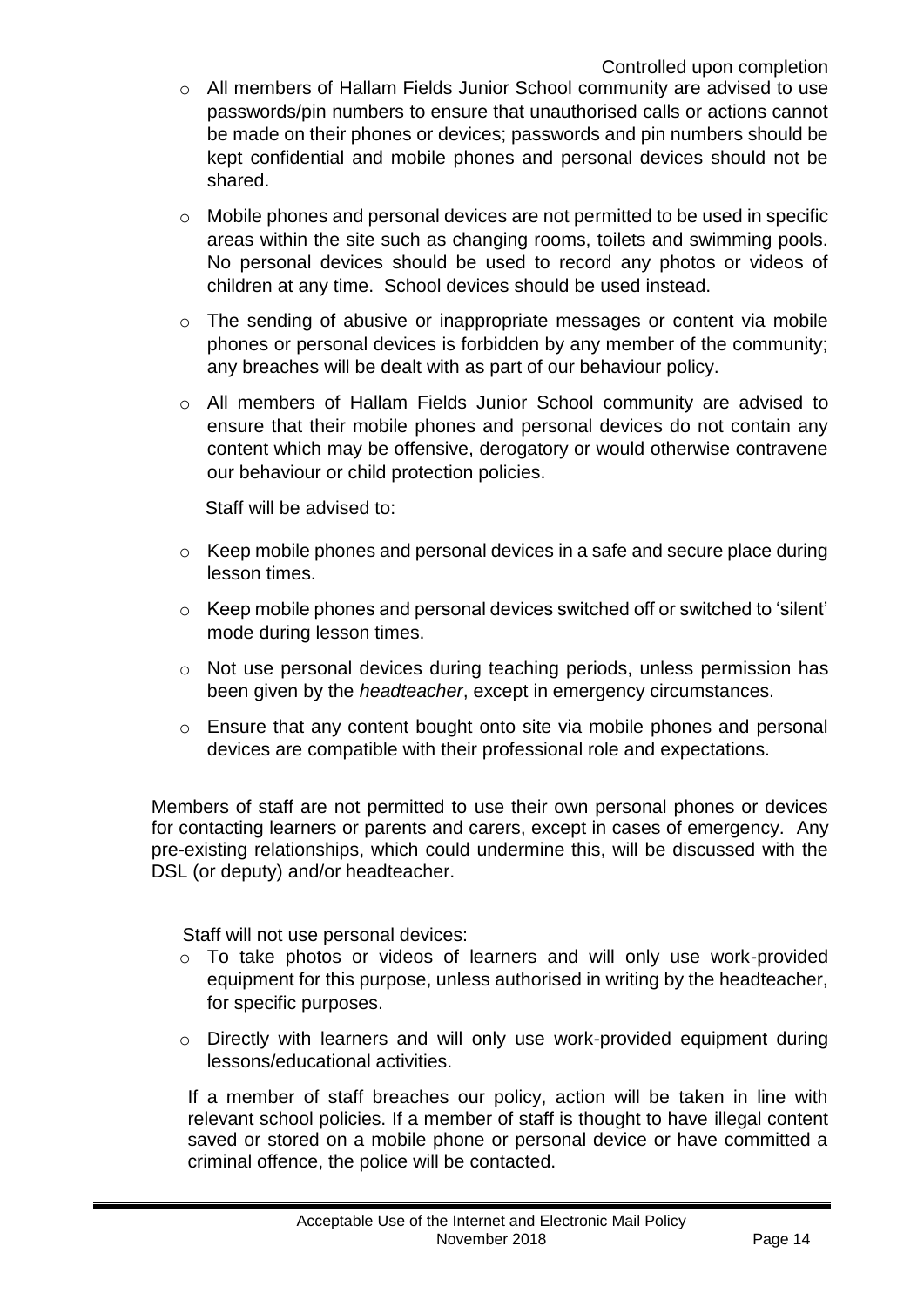#### **6.8 Responding to Online safety Incidents and Concerns**

All members of the community will be made aware of the reporting procedure for online safety concerns, including: breaches of filtering, youth produced sexual imagery (sexting), cyberbullying and illegal content.

 All members of the community must respect confidentiality and the need to follow the official procedures for reporting concerns.

Learners, parents and staff will be informed of our complaints procedure and Staff will be made aware of the whistleblowing procedure. We require staff, parents, carers and learners to work in partnership to resolve online safety issues. After any investigations are completed, we will debrief, identify lessons learnt and implement any policy or curriculum changes as required. We will refer to the flowchart on responding to incidents, made available. Where there is suspicion that illegal activity has taken place, we will follow the local safeguarding procedures which will include Police using 101, or 999 if there is immediate danger or risk of harm. If an incident or concern needs to be passed beyond our community (for example if other local settings are involved or the public may be at risk), the DSL or headteacher will speak with Call Derbyshire.

#### **6.9 Dealing with Inappropriate References to the School or Staff**

**Members of staff** who find that 'friends' have posted inappropriate material, relating to themselves on a social media site should consider asking them and the site to remove it. Also consider informing the Headteacher if there is the potential for repercussions for the organisation.

If you find yourself the target of complaints or abuse on social networking sites you can take action yourself by using the mechanisms to report abusive activity. Most sites also provide some support for users who are subject to abuse. Again it is advisable to let the Headteacher know so you can benefit from their support.

However, if you find inappropriate references to you or the school posted by parents, colleagues, pupils or other members of the community, it is very important that you report this to the Headteacher as soon as possible. Do not attempt to address the situation yourself. The Headteacher will then respond to the situation and ascertain your support needs.

#### **Advice for Headteachers - Introduction**

In some cases, parents have bypassed the school's complaints procedures and taken to social networking sites to criticise and, in some cases, make malicious comments about individual members of staff or the community or regarding decisions that have been taken by the Headteacher.

In many ways the use of social networking sites to express these opinions is an extension of how people can already express their views on the internet. People use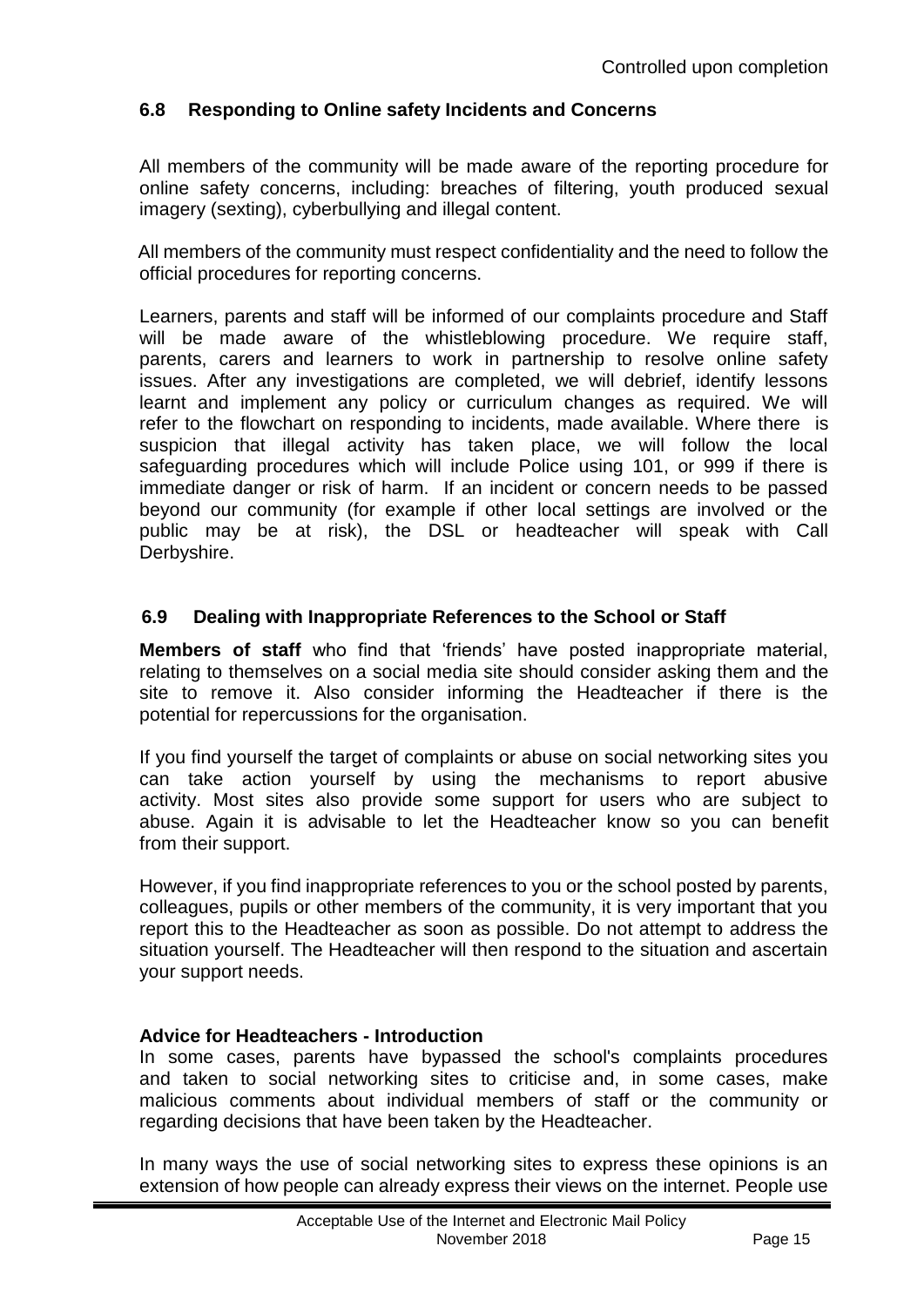sites to review holiday accommodation and give assessments of products they have purchased. However, remarks made about a school, member of staff or child can be destabilising for a community and, in particular, for the professional status of staff members who may have had allegations made against them and the emotional wellbeing of children and young people who may have been identified. It can also lead to a 'whispering campaign' which can undermine the school leadership or target a particular child or family.

There is no single effective method of dealing with parents, carers, pupils or others who raise issues on social networking sites. However, schools can take a proactive approach to minimise such incidents rather than having to be reactive and put together a quick response to stop the spread of rumours. This guidance gives a number of approaches educational settings can use to deal with any problems as well as preventative approaches to help ensure that parents and carers follow the appropriate complaints procedure in the school.

#### **Preventative Actions**

Headteachers should seek to minimize the potential for parents, carers, pupils and others to post comments about the school and members of its community by setting out the implications in any relevant documentation, like the Home School Agreement and school brochure.

While it is difficult to monitor all parents' use of social networking sites, it does show that the school takes this matter seriously and, the fact that parents have signed the agreement, means that they have a responsibility to act appropriately. Although the expectations of pupils not to misuse social media will be contained in other school policies it would be wise to include a reference in the Home School Agreement. It is important to include information about the appropriate means of raising concerns and the schools commitment to working co-operatively with parents. The complaints policy should be highlighted and easily accessible via the school's website. Headteachers may also wish to draw attention to other related polices including antibullying, Safeguarding, online safety, data protection/security and confidentiality. It is advised that these documents also make reference to the potential implications of posting inappropriate comments about the school/staff/pupils/wider community members. The implications will include the detrimental effect on individuals, the reputation of the school and subsequent potential for the focus on children's learning to be impaired.

It should be made clear that the school will not tolerate abuse of staff, as referenced in the notice displayed about behaviour on school premises (attached to Harassment and Bullying Policy), and will take any appropriate action. Schools may also wish to remind parents that they can "report" any unpleasant comments or content to Facebook or other social networking sites, who may remove comments and block/ban users who break these rules. Parents should also be aware of the importance of role modelling appropriate behaviour for their children online, much like they should offline. The use of social media should also be included in meetings for new parents, where it can be linked to the school's efforts to also protect children from cyber bullying.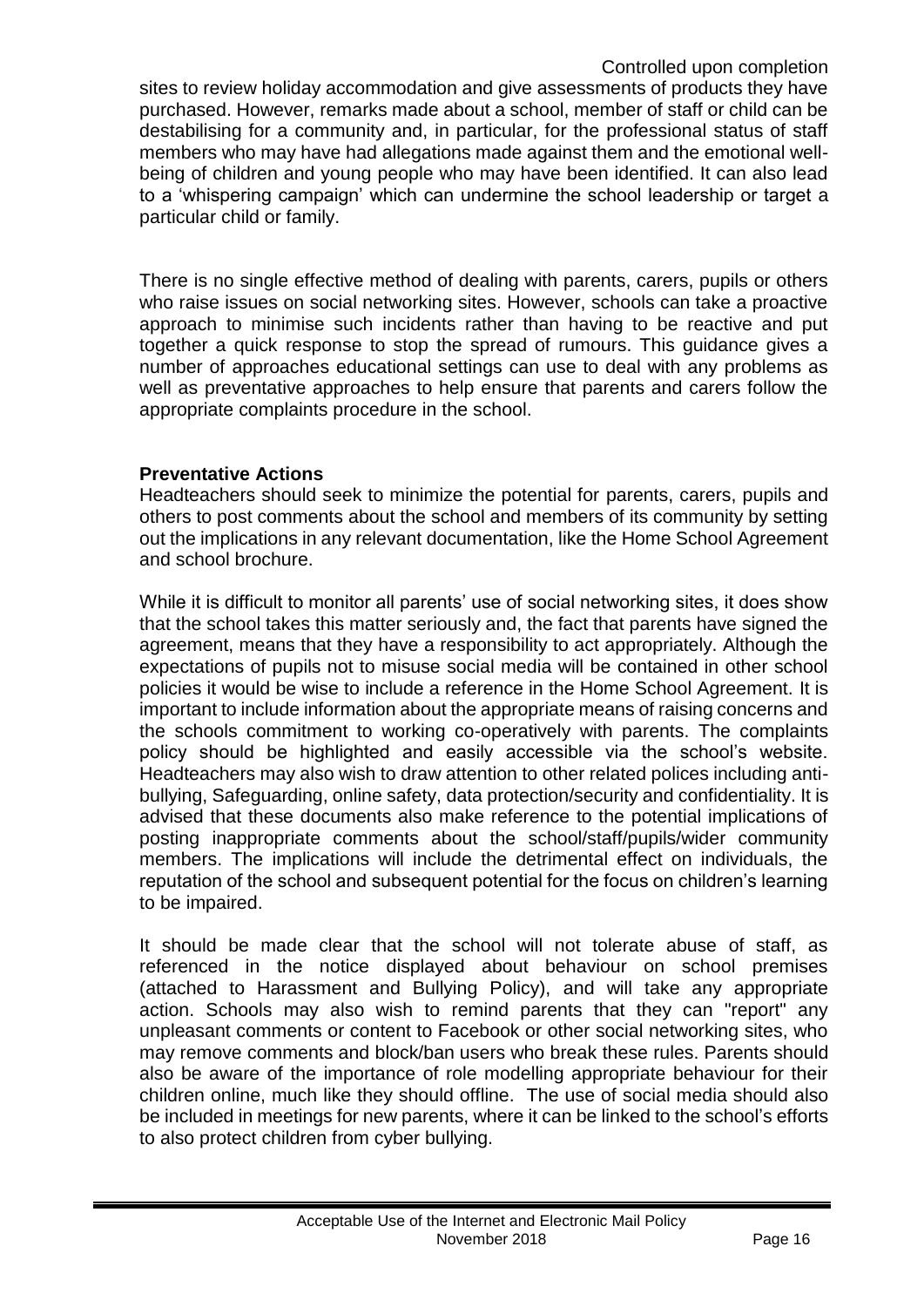Leaders should ensure that all members of staff receive safeguarding training that is robust and up-to-date and covers online safety (as identified within 'Keeping Children Safe in Education' 2018). This training should include ensuring that all members of staff know how to respond to concerns they may see online in a way that supports the school and also does not compromise them.

#### **Responding to Specific Concerns**

It is important to acknowledge that each situation will be different and there may be various complicating factors which need to be taken into account.

However the following steps may be applied where appropriate:-

a) *Keep calm*

Although sometimes difficult, it is essential that leaders ensure that their response to comments posted on social media is proportionate and impartial. A measured response is more likely to promote a positive outcome.

#### b) *Gather Evidence*

It is important that any evidence is kept to enable schools to collate a record of events; this should include usernames, specific dates and times, as well as actions taken by the school. In many situations this will be a one off concern which can be resolved quickly, however in some situations this could be part of a bigger or ongoing issue; therefore a clear chronology will be helpful.

Where the Headteacher becomes aware of the posting of negative comments it is important to gather evidence (such as screen shots and print-outs, including times, dates and names where possible and ensuring the identity of the person who reported the issue is removed) and establish exactly what has been posted. This may have to be done through various methods as the information may have only been shared through the connections of specific people. However, it is important that evidence be submitted so that the facts can be established. Headteachers need to be very careful when utilising such material; that it is not shared inappropriately and confidentiality is maintained. When dealing with cases involving Facebook, a group of parents may have set up a site or closed/secret group to comment about or, in some cases, criticise the school or individual members of staff.

It is important that members of staff do not become embroiled in entering the discussion. The social media site is a public forum and anything written by the school can be utilised by the media or other interested party and may be misinterpreted or used for their own agenda. This advice is also applicable to the school's own social media platform, however it is a good idea to exercise the rites of the site administrator and remove unacceptable material. If the author is known the school can then make contact to address any issue through the normal communication channels. It is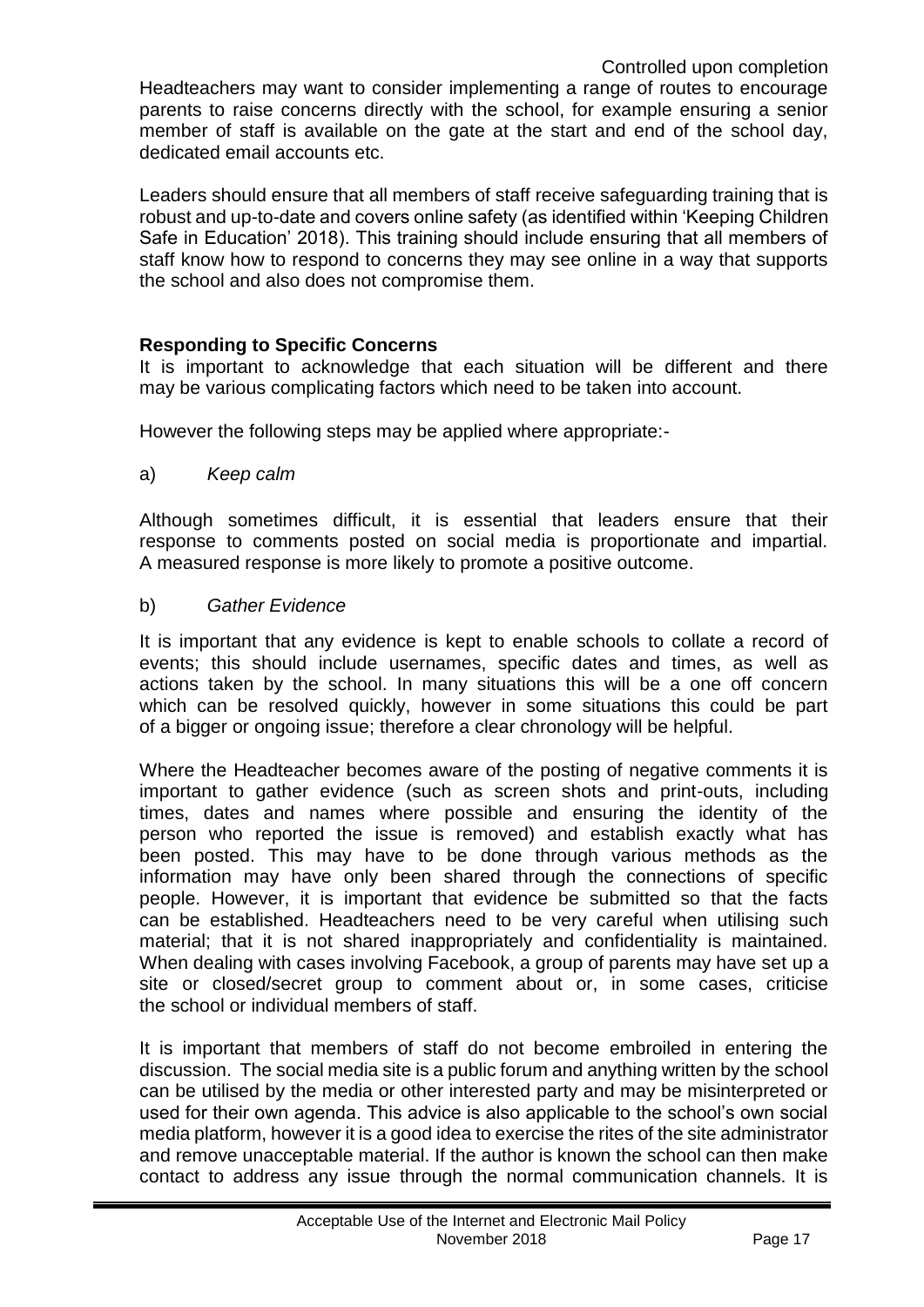helpful if the school can monitor the 'feed' during weekends and holidays as otherwise inappropriate remarks could remain for longer than necessary.

#### c) *Reassuring Those Affected*

If individual members of staff have been targeted or mentioned, then Headteachers will need to be mindful of their duty of care to those involved as there is a specific duty on employers to protect their staff from third party harassment. Appropriate support will depend on the nature of the concerns and the reaction of the individual. If the member of staff is already aware of the comments, then Headteachers should explain to them how they intend to address the concerns and offer support to them. Headteachers should encourage staff to let them know if there is any further support that they feel they need.

 Staff may wish to contact their professional/teaching union for additional support and guidance or access support via the Education Support Network: [www.educationsupportpartnership.org.uk](http://www.educationsupportpartnership.org.uk/)

 Staff and Headteachers can also access help via the Professional Online Safety Helpline: [www.saferinternet.org.uk/about/helpline](http://www.saferinternet.org.uk/about/helpline)

 The school may also want to take further advice on this issue from their HR provider If an allegation has been made then Headteachers will need to speak with the LADO.

If the member of staff is unaware of the comments, then Headteachers should consider if it is necessary to inform them, and if so, what would be the best approach. Headteachers are advised to discuss this with their HR provider, in the first instance.

d) *Meet with the Parents/Carers/Person Involved*

Headteachers should contact the person concerned and invite them to a meeting to discuss any concerns they have. (Any member of staff who is the subject of the posts will not be asked to attend.) Demonstrating that such issues will be taken seriously, if properly raised, should serve to show that there is no need to express their concerns in such an inappropriate way. It may be that the reason why a parent or carer has made the comments online is due to being oblivious about the implications of doing so or because they are unaware of, or disillusioned with, the school's complaints procedure. An immediate response in writing can occasionally inflame situations (and indeed in some cases ends up being shared on social media itself) so a face to face or "offline" discussion is likely to have a more positive outcome. If multiple parents are involved then schools should consider how best to respond safely and effectively, whilst maintaining confidentially. This may require multiple individual meetings with parents.

In these circumstances, the Headteacher is advised to be accompanied by a suitable leadership team colleague to express their disappointment with the current situation and explain that the school would like to work with them to resolve the problem that is obviously causing them distress. Headteachers should explain how this behaviour can have a detrimental impact on the school and potentially their children's education, while not allowing the school to actually address their concerns. At this stage, the Headteacher should request that any offending posts or pages are immediately removed and encourage the parents to work with the school. If appropriate, they can be signposted to the School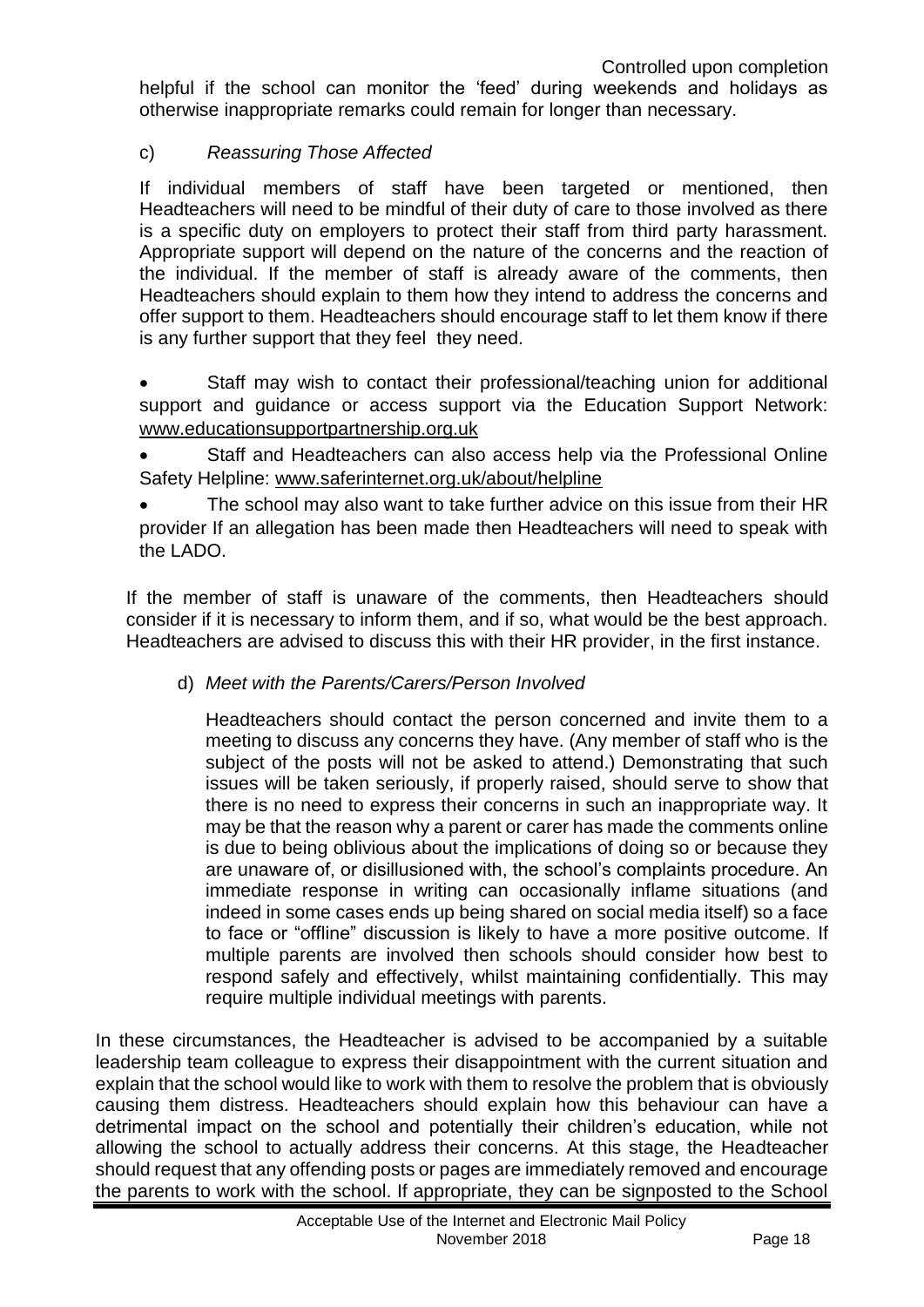Complaints procedure or other process to raise any relevant concerns they have regarding the school and its employees.

Parents should be made aware that comments posed online (even if made "privately") can easily be misread or misinterpreted and can also be shared without their knowledge or consent. Although it is essential not to cause any further problems, the professional status of staff and the school needs to be maintained and it cannot be compromised by any malicious comments or allegations. The school may want to warn the parents that any existing comments or a continuation of posts could lead to civil or criminal action being taken, although the school would prefer to avoid having to take this route.

If Headteachers think that a criminal offence has been committed, or believe that speaking directly to the parents would lead to a confrontation or offence being committed, then they should contact their Local Police contact to work together to support the school in discussing this with the parent concerned.

Where there are a number of parties exchanging comments and where the school has been informed that negative comments are being made but cannot view the thread, then it is recommended that a general letter to parents is considered reminding them of the detrimental effect on individuals, including pupils, and the school itself that posting negative and unsubstantiated comments may have. Parents can be reminded of the ease of approaching the school with any concerns and the appropriate channels for raising complaints.

Schools are strongly advised to contact the LA's public relations' 'Crisis Communications Team' to let them know of any inappropriate comments posted on social media, as journalists monitor accessible sites and will often contact the Authority about an issue they have picked up. It is very helpful for the team to be alerted to the situation and be ready to respond to any enquiries from the media. Those schools purchasing the traded service can access support in drafting a statement to be used, if necessary.

#### **Resolving Difficult Situations**

Where the school's actions have been unable to resolve the situation, to ensure that the parents understand the seriousness of the matter, a further meeting should be arranged, with the chair of governors present, to convey the damage that these comments are having on the school community. It is essential that the chair of governors is fully briefed before the meeting and that a common approach is taken by the school to address this matter. Again, it gives an opportunity for the parents to share any grievances and for an action plan to be established to deal with any concerns expressed by them. If parents refuse to meet with the school, then the Headteacher/chair of governors may wish to send a letter, after taking advice from LA Legal Services (or other provider). The legislation providing grounds for challenging offensive posts on social media is complex and the composition of any communication sent to the individual(s) concerned needs to be considered on a case by case basis. (see  $4<sup>th</sup>$  Bullet point below)

The Local Authority understands how upsetting the posting of critical, offensive and even threatening comments on social media can be. While headteachers will support members of staff during such situations, they may also need support themselves.

 Any threats of violence should be reported to the police and they should also be informed of any comments that could cause serious harassment, alarm or distress. Again, contact could be made with the local police liaison officer about whether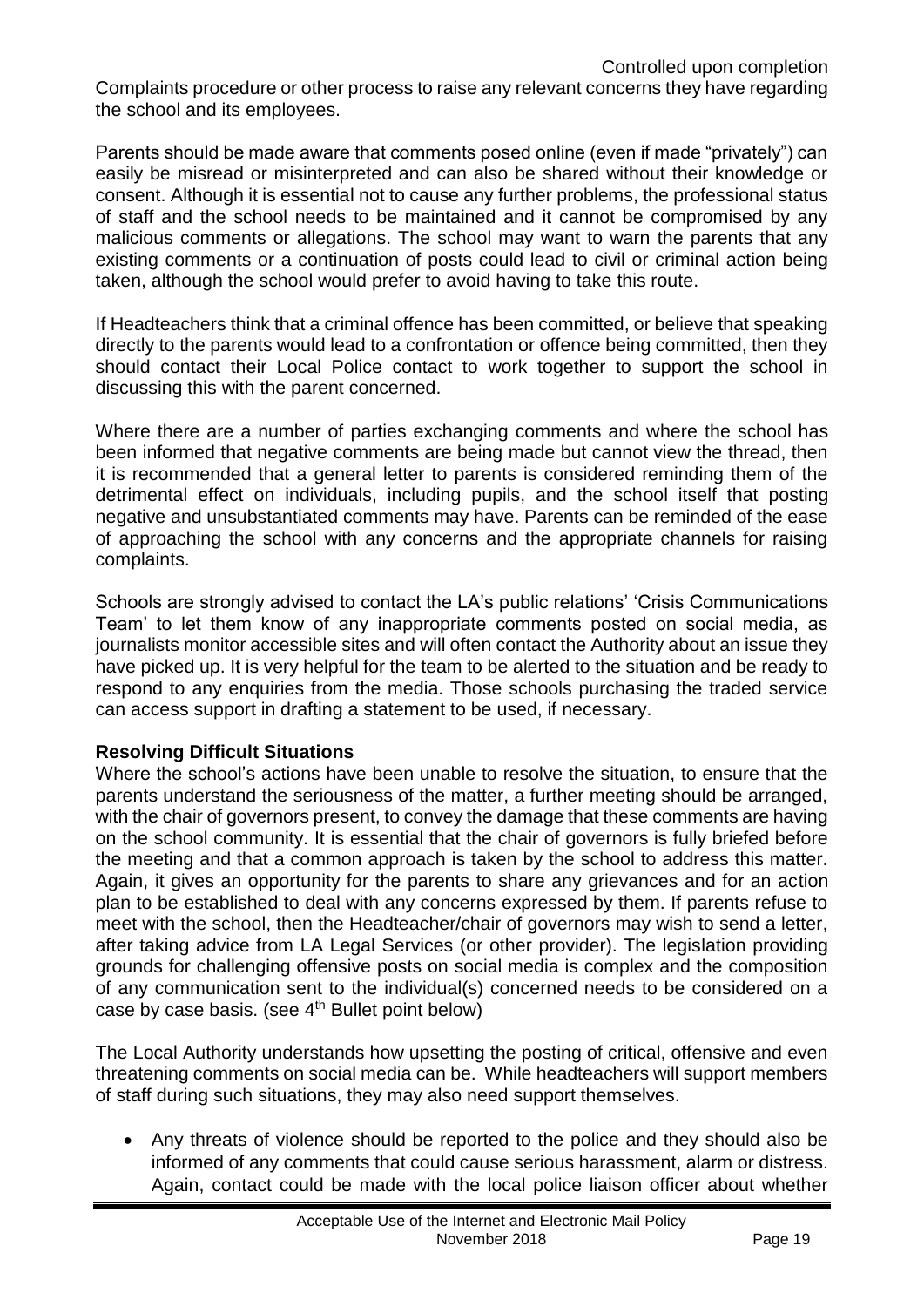there is the potential for harassment proceedings or whether any other offences have been committed, although the case may be categorised as a civil matter.

 Comments that are threatening, discriminatory, offensive, abusive or use foul language should be reported to the social media site with the request for them to be taken down. It is helpful to quote the site's own terms & conditions, highlighting where the remarks breach their policy. There is usually a button on the site to make such reports. Schools have to be aware that there will be a time delay in the review of this content and that if the content does not breach the terms and conditions, then the site administrators will not remove it. Forced removal of comments may only occur if the comments break the law or break the website's terms and conditions.

- It is advised that the Headteacher's response to the comments also takes into account how widely the remarks are published and whether there is some truth in the content, however inappropriately expressed.
- Those purchasing the LA Legal Service can obtain legal advice on specific individual cases, or on the phrasing of any general letter (or relevant section of a document). Where appropriate, Legal Services will advise the school on the composition of a letter to the individual posting the comments. They have drafts on file ready for adaptation to the school's particular situation.
- For headteachers serving in Maintained Schools the LA has a duty of care and speaking to the school's designated adviser may be the first contact in seeking support to tackle the issue. The adviser will also signpost relevant sources of support available.

The following traded services are available for help and advice as appropriate:

- LA Legal Services
- LA Public Relations 'Crisis CommunicationsTeam'
- Local Authority Occupational health can provide a link to a counselling service
- The school's HR provider is a good source of advice
- Headteachers may wish to discuss with their school's School Improvement Adviser.

Other sources of support include:

- The Education Support Partnership is available online
- Many colleagues belong to a professional association, through which specific advice and general welfare support can be accessed
- Staff and Headteachers can also access help via the Professional Online Safety Helpline: www.saferinternet.org.uk/about/helpline
- Childnet Teacher Guidance: www.childnet.com/teachers-and-professionals/foryou-as-a-professional
- The Department for Education Preventing and Tackling Bullying (November 2014) www.gov.uk/government/publications/preventing-and-tackling-bullying

#### *Suggested Section for Insertion in Home School Agreement or School Brochure*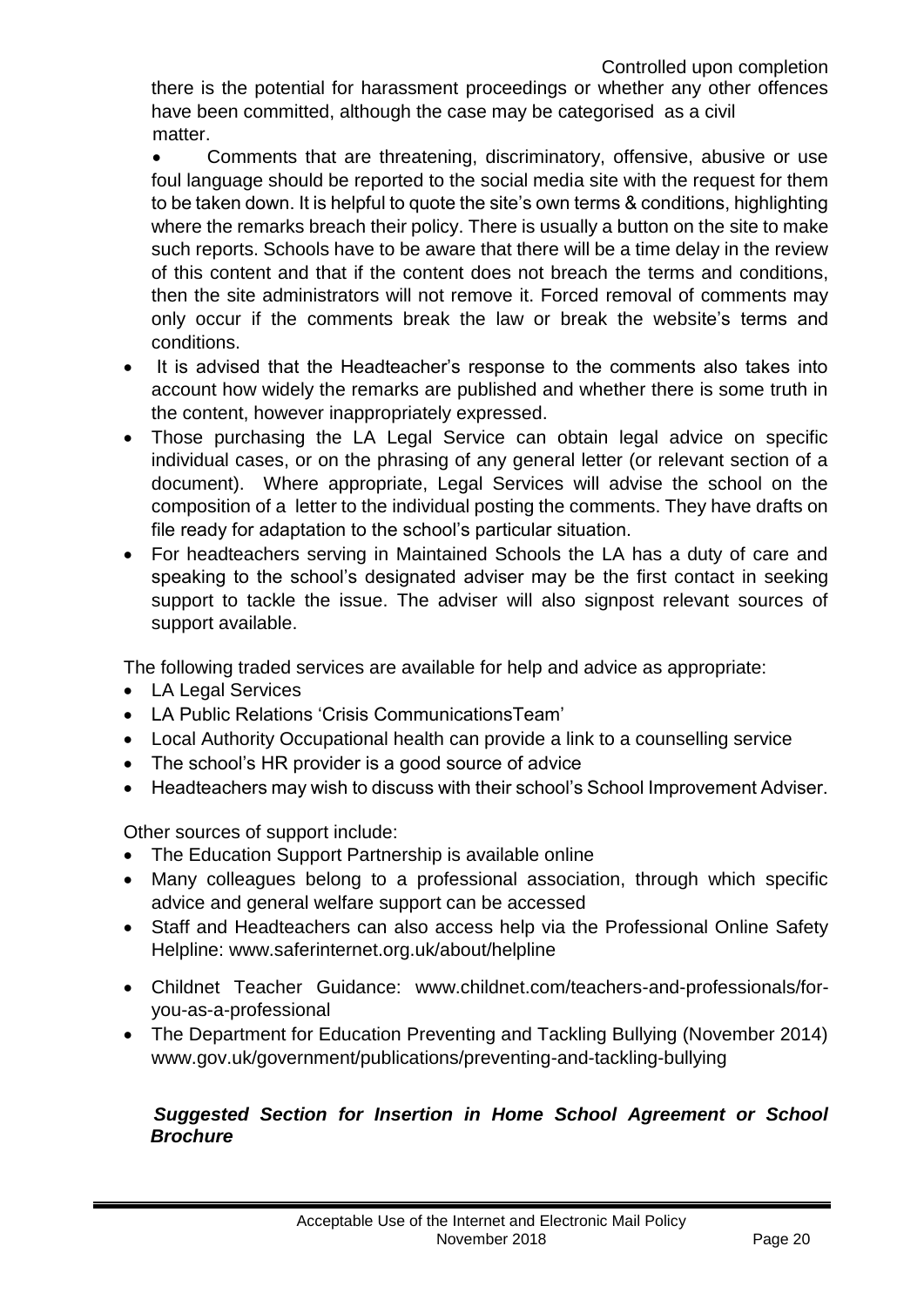*The school is committed to working with parents to promote children's online safety and believes that, as adults, we have a responsibility to behave as role models in our own use of social media. Staff are subject to a policy and guidance concerning any use they make of such sites. We ask that parents, carers and other members of the school community also bear in mind their own approach to the use of social media as detailed in the school's Online Safety Policy. Further, we ask for parents and carers support in addressing any inappropriate use of digital communication devices by pupils in school.*

*As a school we strive to achieve the best for all children, however we recognise that on some occasions you may feel that we could have done better. We ask that careful thought is given to any posts concerning the school or individual members. We would be grateful if parents do not use social media to raise concerns or complaints but, instead, encourage you to come into school and speak to us so that we can understand and help to solve the problem. If you then feel that the issue has not been dealt with appropriately, we will provide you with the Complaints Procedure. It is all our interests to address issues without delay so that we can maintain the focus on children's welfare and learning.* 

*It is easy to make an entry on a site 'in the heat of the moment' but once material is on the internet it is difficult to fully erase. Such comments can be damaging to the individual and their welfare as well as, potentially, the smooth running of the school. There has been much publicity in recent times detailing the harmful effects experienced by children and adults from the misuse of social media. Inappropriate comments about staff, other parents or pupils will be addressed by the school in the same way as if these remarks were made in person, in the public domain.* 

*(See notice in school referring to behaviour on school property). The Police will be informed and legal advice taken with respect to any comments that are threatening, discriminatory, offensive, abusive, use foul language or threaten violence.* 

*Although it is rewarding to hear of positive descriptions of school experience, it is important to bear in mind that other individuals may not wish to be named and situations can be misinterpreted. There are also likely to be negative consequences of posting pictures on social media which include children other than your own, without parents' permission.*

*Our commitment to you is to put the pupils' interests first and to work in partnership with you in this endeavour. Your co-operation in relation to the use of social media would be greatly appreciated. Enabling us to deal with any issues of concern through the appropriate process will help to maintain the focus on the school's core purpose.*

(See Appendix 1 for a summary of the guidance for Staff members and for headteachers)

\*'a member of the school community' is defined as including pupils, all employees of the school, volunteers helping at the school, supply and peripatetic staff, parents/ carers and extended family members of pupils, governors, individuals and members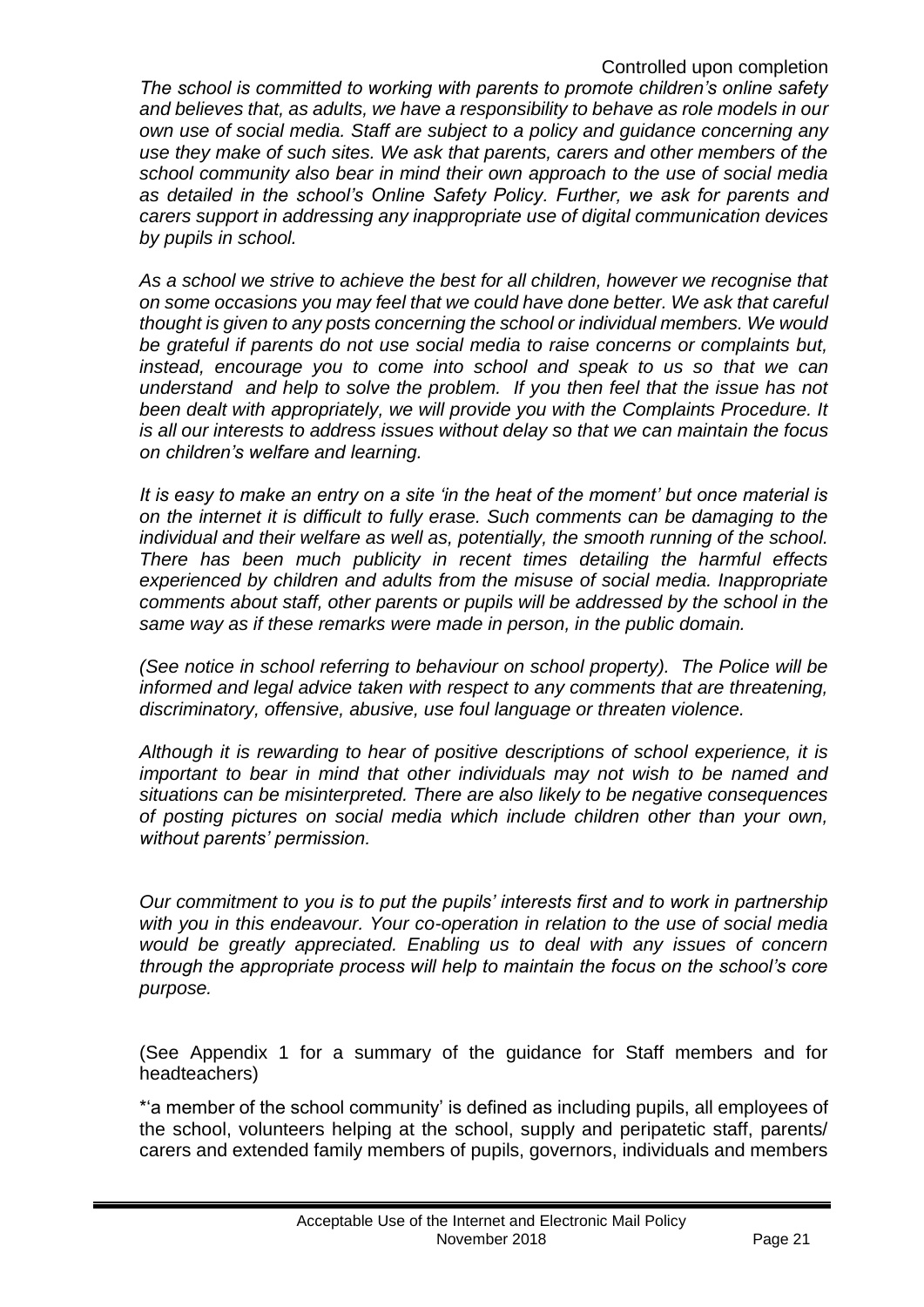of organisations providing a service to the school (eg sports coach, visitor invited to provide input to students)

#### **7. Safeguarding**

7.1 With the increased access of both pupils and staff to electronic communication, there is an increased chance of a disclosure being made to a member of staff through such a medium. It is increasingly likely that such a disclosure will be made outside normal working hours. Clearly, if the member of staff is not 'logged on' (and there is no expectation that they will be), then they cannot be faulted for taking no action until they receive the message during the next working day. The member of staff will then be expected to follow the normal school procedures for reporting a disclosure.

*Headteachers will however need to give consideration to a procedure for a staff member receiving a disclosure from a pupil outside the normal working day. It can be easily proved that the member of staff has received the disclosure and so it must be acted on as quickly as reasonably possible. Schools will need to determine their own best response to such a situation and ensure that all staff are fully aware of the procedure as part of their regular safeguarding training. At Hallam Fields Junior School staff are expected to make contact with the Headteacher or another DSL as soon as they become aware of a disclosure.* 

*School administrators may wish to consider an autoresponse email system providing contact numbers (e.g. social services) for out-of-hours emergencies.*

*(A further useful reference source is the Government Offices booklet "Guidance on Safer Working Practice for Adults Who Work With Children and Young People")*

#### **8. Newly Qualified Staff**

8.1 There can be particular issues for newly qualified staff relating to the use of social network sites. It is likely that throughout their training period, they will have been regular users of such sites and have possibly been less concerned about the content of their 'pages' or the image they have presented of themselves. As part of their induction, they should be made aware of the issues raised above as a matter of urgency and be advised to remove any material from such sites that may harm their new professional status. As many newly qualified staff may be not much older than some of the pupils they will be working with, it is extremely important that they are made aware at a very early stage of the potential problems (including loss of job) that inappropriate comments and contact on social network sites (even if outside working hours) can cause.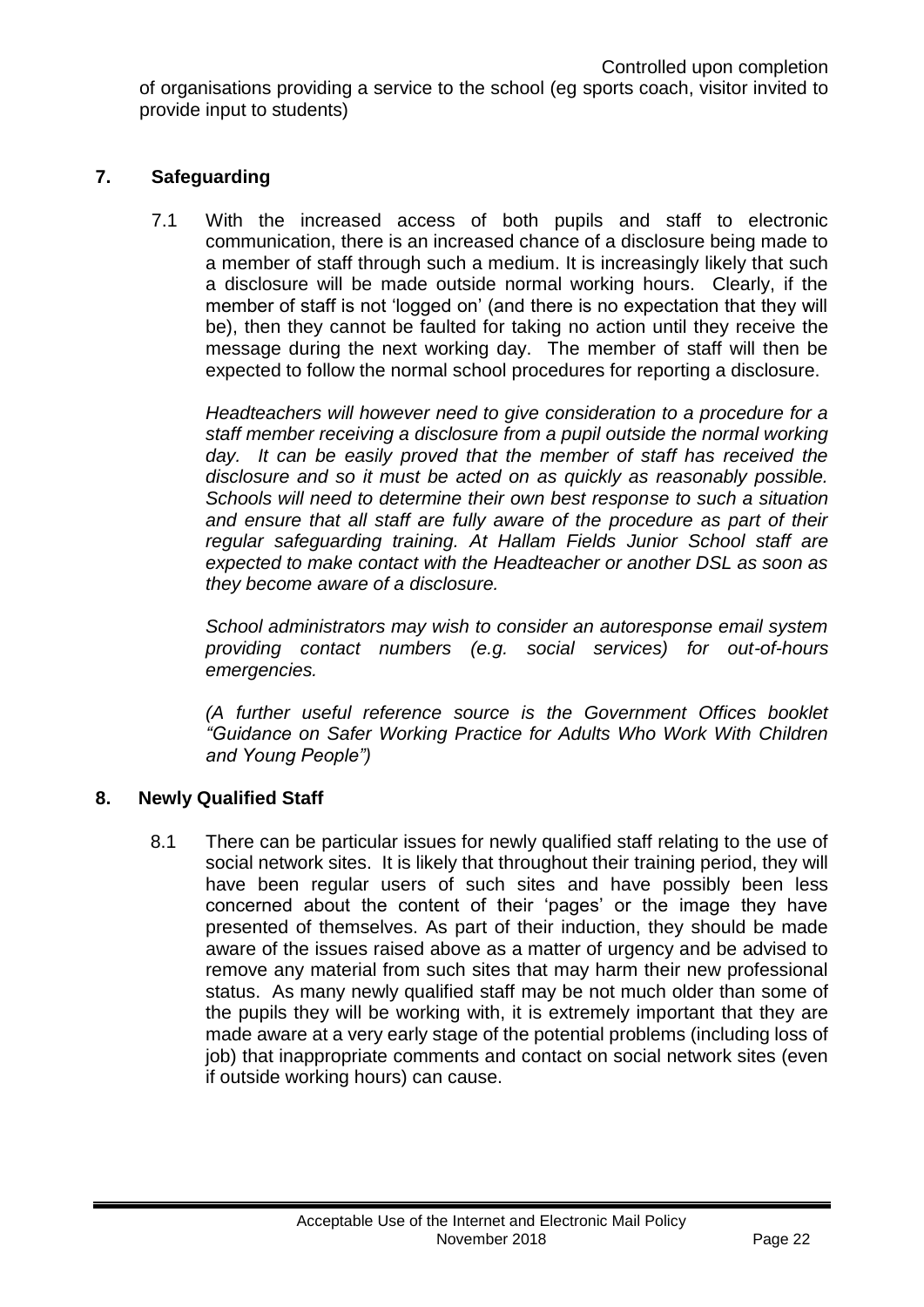#### **9. Laptops issued to staff**

- 9.1 The laptop remains the property of the School and is provided to users on a loaned basis. The laptop provided must not be used by any person(s) other than the authorised user to whom it has been allocated and the property identification tag attached to each laptop should not be removed for any reason.
- 9.2 School laptops have a predetermined list of software installed on the hard drive. No addition or deletion of any software or hardware is permitted without the express permission of the Head Teacher or School IT Technician. To ensure that security patches and virus definitions are up to date staff should connect the laptop to the School network on a regular basis.
- 9.3 All reasonable care should be taken to prevent loss, damage, theft or unauthorised use of IT equipment as far as is practical. For example, the laptop should never be left in a vehicle overnight or other unsecured, vulnerable situation. Any loss or damage to School IT equipment should be immediately reported to the Head Teacher or School IT Technician.
- 9.4 When a contract of employment at the School ends, the employee must return all computer equipment and software to the School IT Technician in full working condition. The user account and all personal work stored on the laptop will then be securely deleted.
- 9.5 If software/hardware problems arise, the laptop may need to be restored to its original settings. Work files may be lost during the restoration process, therefore it is the responsibility of all users to ensure that backups of all files are regularly made to an external device, such as the School's networked server or encrypted mobile device.
- 9.6 Where there is evidence that the laptop has not been used in accordance with the above guidelines, a charge may be made for the replacement or repair of any School laptop whilst on loan.

#### **10. Health and Safety guidance on using IT equipment including laptops**

- 10.1 In the interests of health and safety, staff are advised to adhere to the following recommendations for the safe use of personal laptops. Any health and safety concerns associated with the use of laptops should be discussed with the Head Teacher.
	- Sit in a chair that provides good back support to avoid backache and position the laptop directly in front of the user to avoid twisting;
	- Take regular breaks from the screen to reduce eyestrain.
	- Avoid using the laptop on a low table or on the lap as both of these positions will increase strain on the neck and lower back.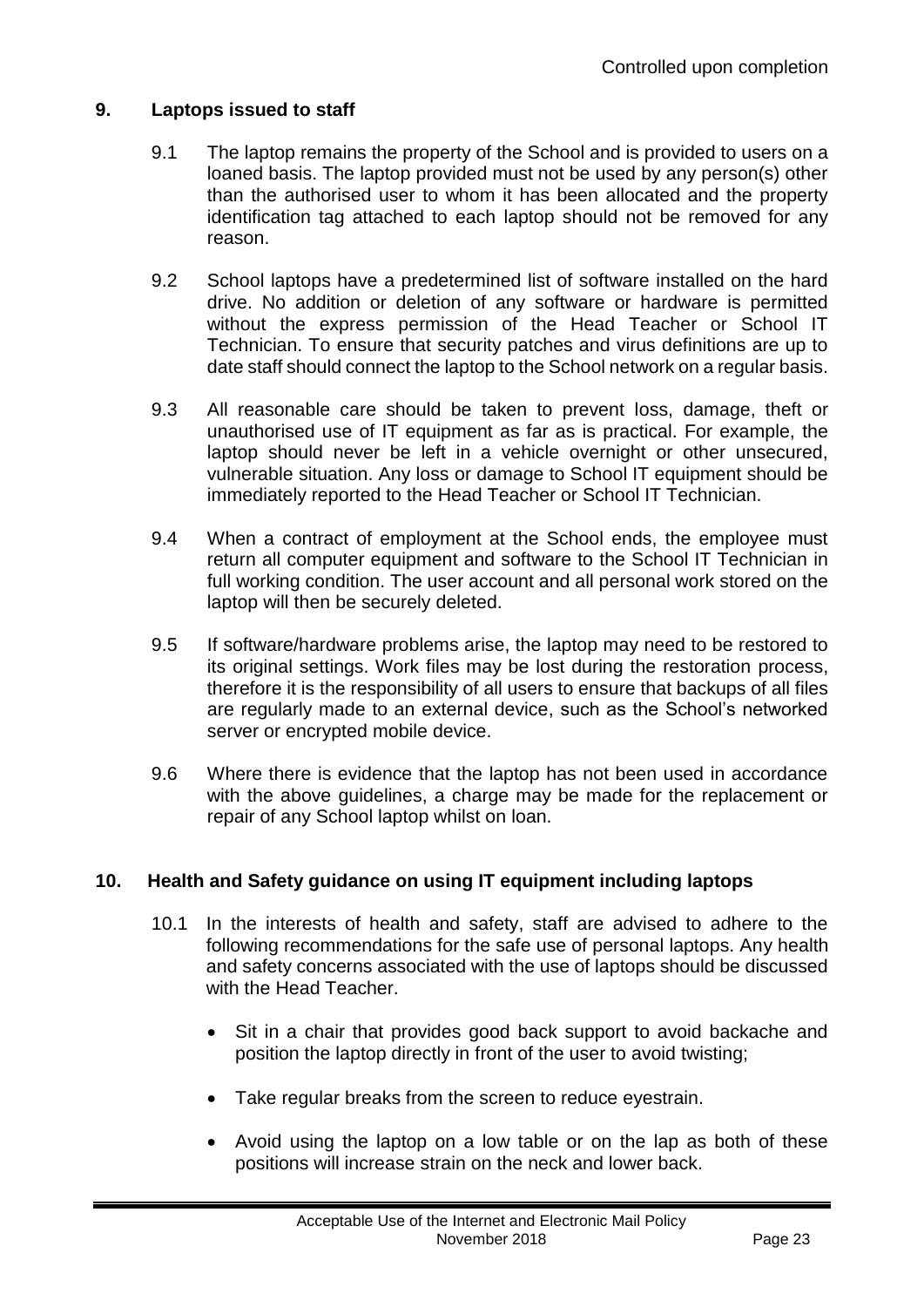#### **11. Use of other School IT Equipment**

- 11.1 Users who borrow equipment from the School must sign for it and bear the responsibility for its care. Loan equipment should be concealed and stored securely when not in use. Any loss or damage to equipment on loan should be immediately reported to the Head Teacher or School IT Technician in the first instance and any theft or criminal damage should be reported to the Police.
- 11.2 To prevent data loss and ensure consistent application of School policies no personally owned equipment should be attached to the School's network without the permission of the Head Teacher. All mobile devices must be encrypted or password protected wherever technology allows.

#### **12. Software**

12.1 Users should use software in accordance with applicable licence agreements. To copy software or any supporting documentation protected by copyright is a criminal offence. The use, or possession of unlicensed copies or "pirated" versions of software is illegal and is expressly prohibited by the School. Under no circumstances should any user possess unlicensed software on School premises or use unlicensed software on School IT equipment (including portable equipment).

#### **13 Network Access, Passwords and Data Security**

- 13.1 Users must only access information held on the School's computer systems if properly authorized to do so and the information is needed to carry out their work. Under no circumstances should personal or other confidential information held on the School network or IT equipment be disclosed to unauthorised persons. If you accidentally access information, which you are not entitled to view, report this immediately to the Head Teacher or School IT Technician.
- 13.2 Staff using computers in classrooms must ensure that sensitive data is not accessible to students or other individuals by logging off or locking the computer. In other areas computers must not be left logged on when unattended.
- 13.3 Staff passwords must be at least eight characters in length, containing at least one capital letter and one number. Whilst the user account is active the password must be changed on a regular basis, at least termly. System and administration level passwords should also be changed, at least on a termly basis.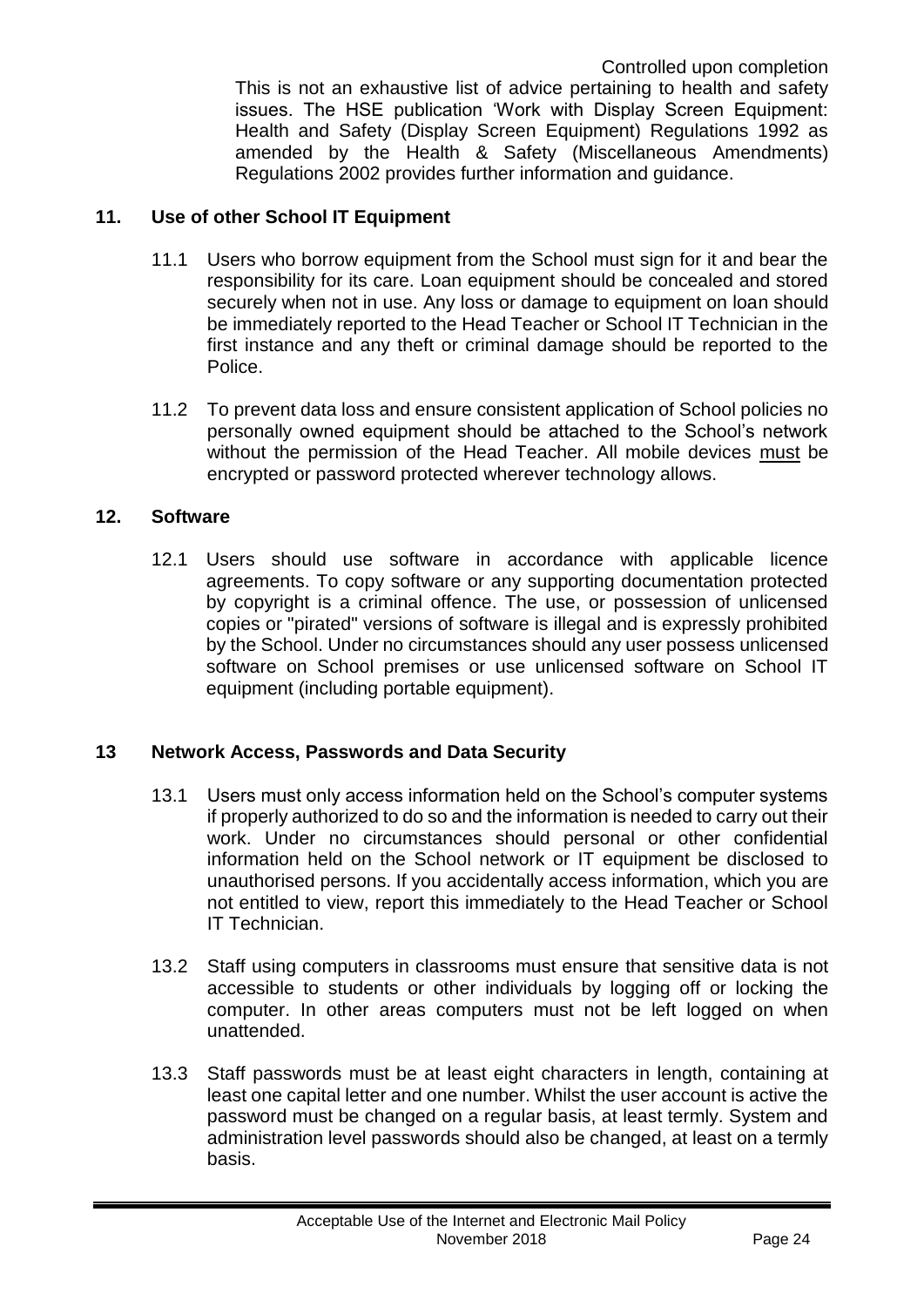- 13.4 All passwords are to be treated as sensitive, confidential information. Therefore, staff must not:
	- write down passwords or store them on-line without password protection.
	- use School user account passwords for other types of access (e.g., personal ISP accounts, Internet banking, etc.).
	- share passwords with anyone, including line managers, colleagues, administrative assistants, secretaries, or IT Technicians.
	- reveal a password over the phone or in an email message or other correspondence.
	- talk about a password in front of others including family members.
	- hint at the format of a password (e.g., "my family name").
	- reveal a password on questionnaires or security forms.
	- insert passwords into email messages or other forms of electronic communication.
- 13.5 If an account or password is suspected to have been compromised, the incident must be reported immediately to the Head Teacher or School IT Technician so that the account password can be changed.

#### **14. Encryption**

14.1 Sensitive or confidential information held on laptops or other portable devices (e.g. memory sticks) should be minimised. Staff should clarify with the headteacher the nature of material that may be held on these devices, for how long and with what security measures. Where the use of a memory stick to transfer or store data temporarily is unavoidable, this must be done with extreme care, following the school's security protocol, using an encrypted memory stick provided by the School, where required.

#### **15. Monitoring of email**

15.1 The school reserves the right to make appropriate arrangements to monitor, log record and access all communications at any time without notice. Initially this is done via an electronic system, however if this was triggered by an employee's actions, this would be reported to the Headteacher. Where there was good cause, this situation would be more closely monitored by the school's Network Manager, but only if explicitly requested in writing by the Headteacher. The Headteacher will record the reason for the monitoring. Whenever an employee's emails have been accessed/monitored, they will be notified and given the reasons in writing. Other than this employees should be assured that no-one is allowed to read/access their emails.

The following details are recorded by the system in respect of every email message:

- name of the person sending the email,
- the email addresses of all recipients and copy recipients,
- the size and name of any file attachments,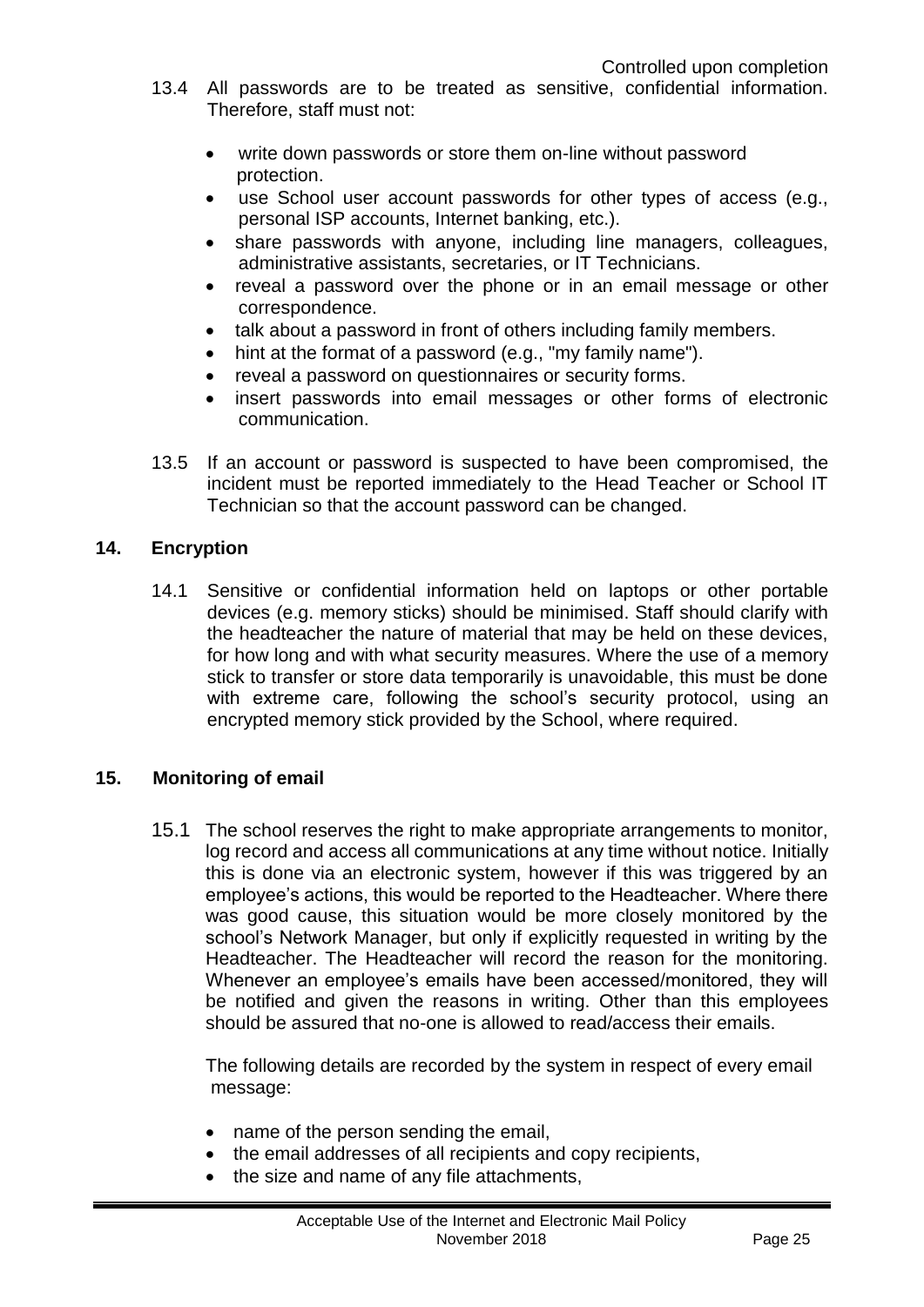- the date and time sent.
- a copy of the email.
- a copy of file attachments.
- 15.3 The school may produce monitoring information, which summarises email usage and may lead to further enquiries being undertaken.

Monitoring information will be kept for six months.

#### **16. Monitoring Internet Access and Instant Messages**

16.1 Derbyshire County Council records the details of all Internet traffic. This is to protect the Council and its employees from security breaches, including hacking, and to ensure that "unacceptable" sites are not being visited.

The logs record:

- the network identifier (username) of the user,
- address of the Internet site being accessed.
- where access was attempted and blocked by the system,
- the Web page visited and its content.
- the name of any file accessed and/or downloaded.
- the identity of the computer on the network and the date and time.

Data contained in these logs will be monitored regularly by Audit Services to identify inappropriate use and the reports produced from the system will be sent to Chief Officers and Corporate IT as required to fulfil their responsibilities. Any excessive or inappropriate use could result in the facility being withdrawn or disciplinary action being taken.

All monitoring information will be kept for six months.

#### **17. Private Use**

- 17.1 Recognise their responsibility to maintain the privacy of individuals, comply with current legislation and the expectations of the school.
- 17.2 IT resources and facilities (including laptops provided to employees) are provided for school business purposes. Reasonable and responsible personal use is allowed, provided there is no conflict with the interests or requirements of the school. The school does not accept liability for any personal loss or damage incurred through using the resources and facilities for private use. The security of private information and data is the responsibility of the user.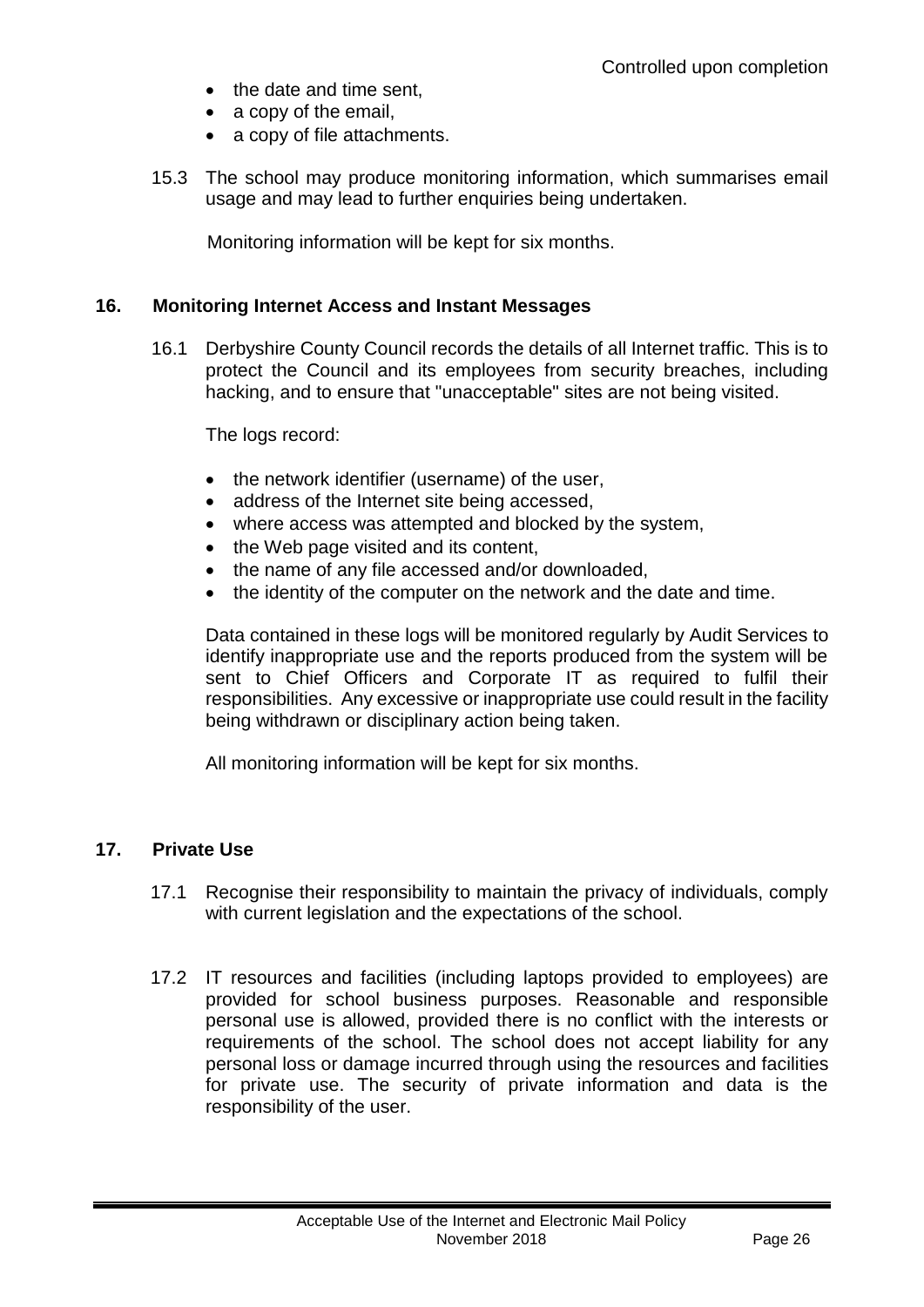17.3 In order to comply with the HM Revenue & Customs regulations on taxable benefits any use of a School laptop for an employee's private purposes must not be 'significant'.

#### **18. Disciplinary and Related Action**

18.1 Suspected misuse of the school's computer systems by a member of staff will be considered by the Head Teacher. Failure to follow the Acceptable Use of IT Policy could result in disciplinary action being taken and include a warning, suspension, dismissal from the School and in the case of illegal activities referral to the Police.

#### **19. Summary**

- 19.1 School managers have a duty of care to all staff and to ensure that they have a reasonable work-life balance and that they are able to work in a healthy and safe environment. Headteachers should therefore try to ensure that electronic working does not place greater burdens on staff in terms of either workload or response times. Headteachers should also endeavour to support any staff who are subject to abuse through any of the electronic media, by effective and immediate sanctions, in the same way with which it is expected verbal and physical abuse would be dealt.
- 19.2 Staff should always be reminded to think carefully about all forms of communication, but particularly electronic methods (which can be circulated widely and rapidly). If 'thinking about it' gives rise to any doubt, then the best advice is 'don't do it'.
- 19.3 This is a rapidly changing and developing area. This guidance provides initial advice, of which all staff should be made aware. It is anticipated however that it will be reviewed and updated regularly in the light of technological changes.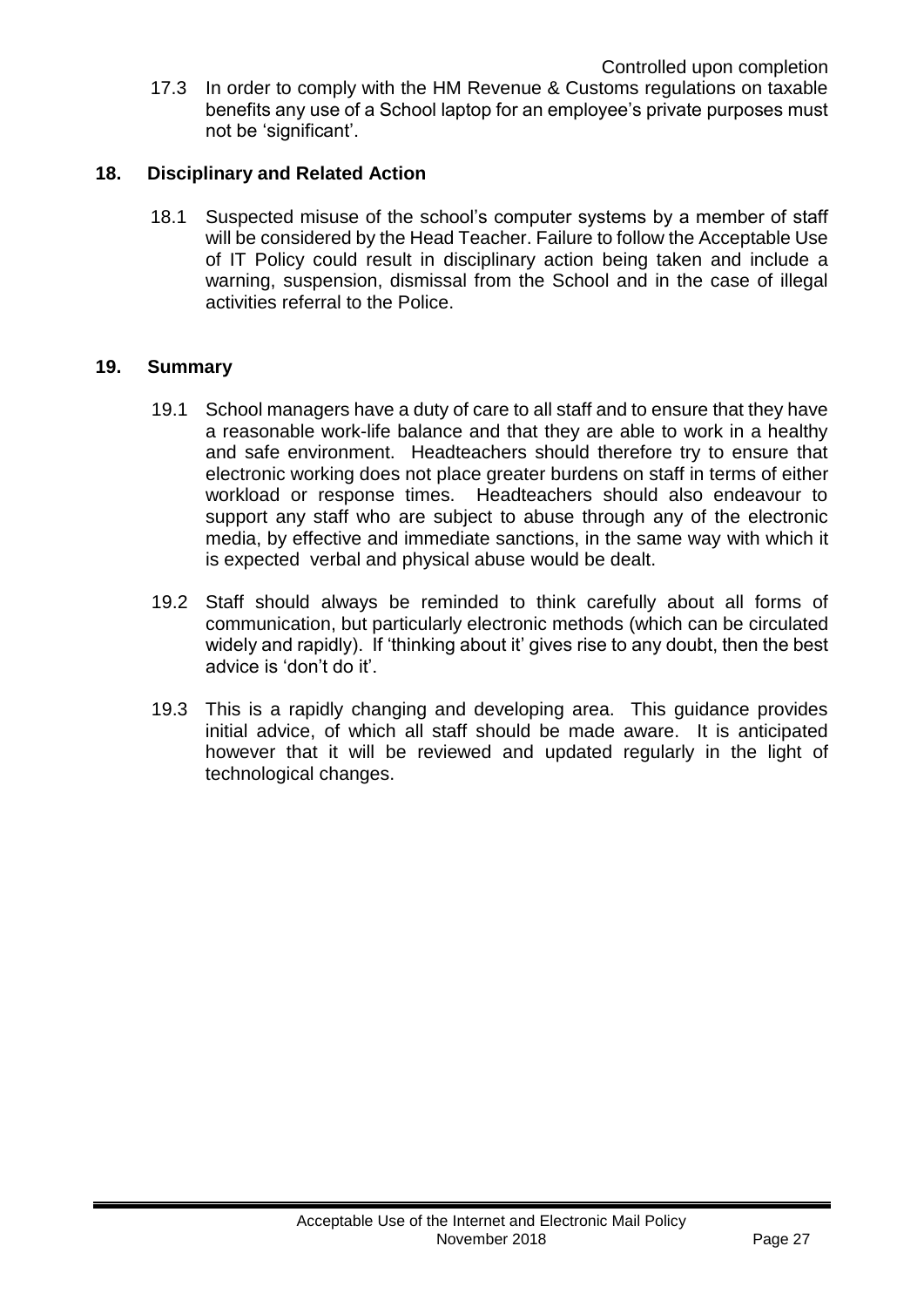#### Controlled upon completion **ACCEPTABLE USE AGREEMENT - STAFF**

#### **DECLARATION**

I confirm that I have received appropriate training, read and understood the School Staff Acceptable Use of IT policy on the use of IT resources.

Name: (please print)

Signed:

Date: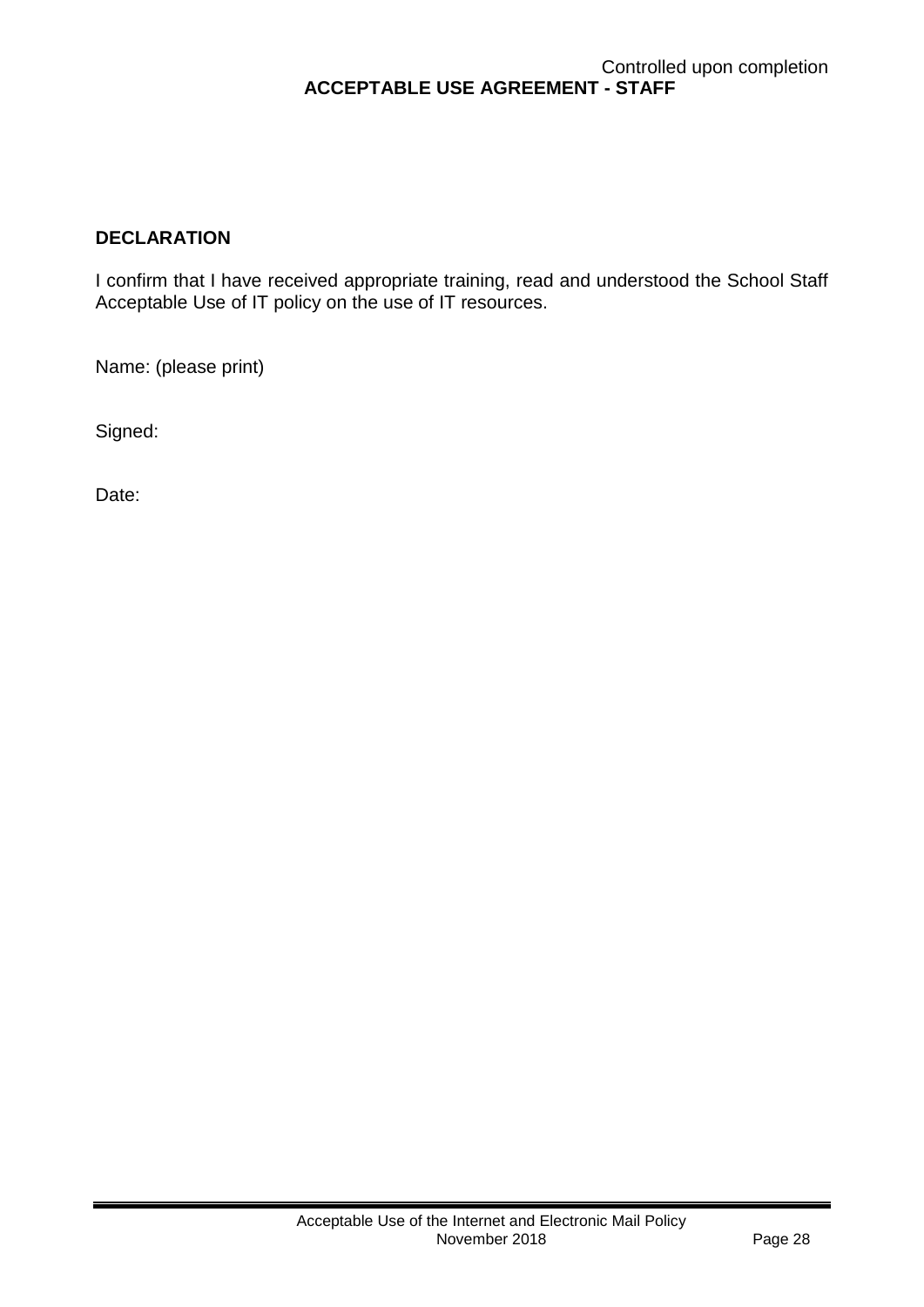#### **ACCEPTABLE USE AGREEMENT – STAFF**

#### **SCHOOL LAPTOP EQUIPMENT & SOFTWARE**

| <b>Hardware Details</b> | Date Issued |
|-------------------------|-------------|
| Laptop model            |             |
| Laptop Serial number    |             |
| Laptop bag & Manuals    |             |

| <b>Software Details</b>         | Installed |
|---------------------------------|-----------|
| Microsoft Windows 7             |           |
| Microsoft Office 2010           |           |
| Anti-Virus software             |           |
| Additional software as required |           |
| Additional software as required |           |
| Additional software as required |           |
| Additional software as required |           |
| Additional software as required |           |

#### **DECLARATION**

I confirm that I have received the equipment and software as specified above and understand the terms and conditions of use as set out in the above School Staff IT Acceptable Use.

Name: (please print)

Signed:

Date: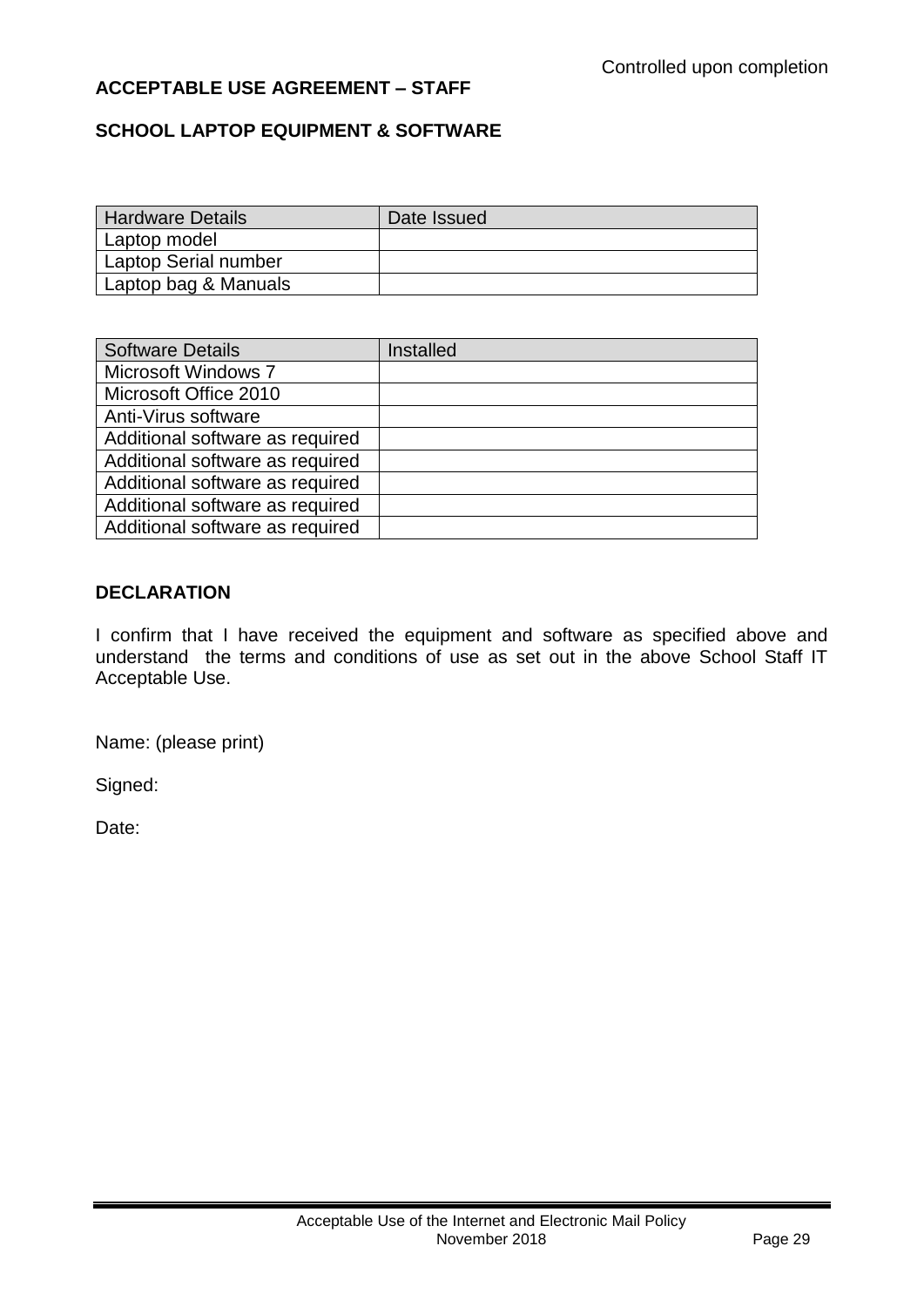#### **APPENDIX 1**

#### **Employee Guidance on the Use of Social Media**

- Staff must be mindful that any online activities/comments made in a public domain, must be compatible with their position within the School, and safeguard themselves in a professional capacity.
- Protect your own privacy. To ensure that your social network account does not compromise your professional position, ensure that your privacy settings are set correctly. Remember to upgrade access settings whenever the application/programme is upgraded.
- When setting up your profile online consider whether it is appropriate and prudent for you to include a photograph, or provide occupation, employer or work location details. Comments made outside work, within the arena of social media, do not remain private and so can have an effect on or have work-related implications. Therefore, comments made through social media, which you may intend to be "private" may still be in contravention of the one of the school's HR Policies. Once something is online, it can be copied and redistributed making it easy to lose control of. Presume everything you post online will be permanent and can be shared.
- Do not discuss work-related issues online, including conversations about pupils, parents, complaints, management or disparaging remarks about colleagues or the School. Even when anonymised, these are likely to be inappropriate. In addition doing this in the presence of others may be deemed as bullying and/or harassment.
- Do not under any circumstances accept friend requests from a person you believe could be a 'service user' or may conflict with your employment.
- Be aware that other users may access your profile and if they find the information and/or images it contains offensive, make a complaint about you to the School as your employer.
- Ensure that any comments and/or images cannot be deemed defamatory, libelous or in breach of copyright legislation.
- You can take action if you find yourself the target of complaints or abuse on social networking sites. Most sites will include mechanisms to report abusive activity and provide support for users who are subject to abuse by others.
- If you do find inappropriate references and/or images of you posted by a 'friend' online you should contact them and the site to have the material removed. It is wise to alert your friends in advance to the implications for you, as a school employee, of posting material related to you.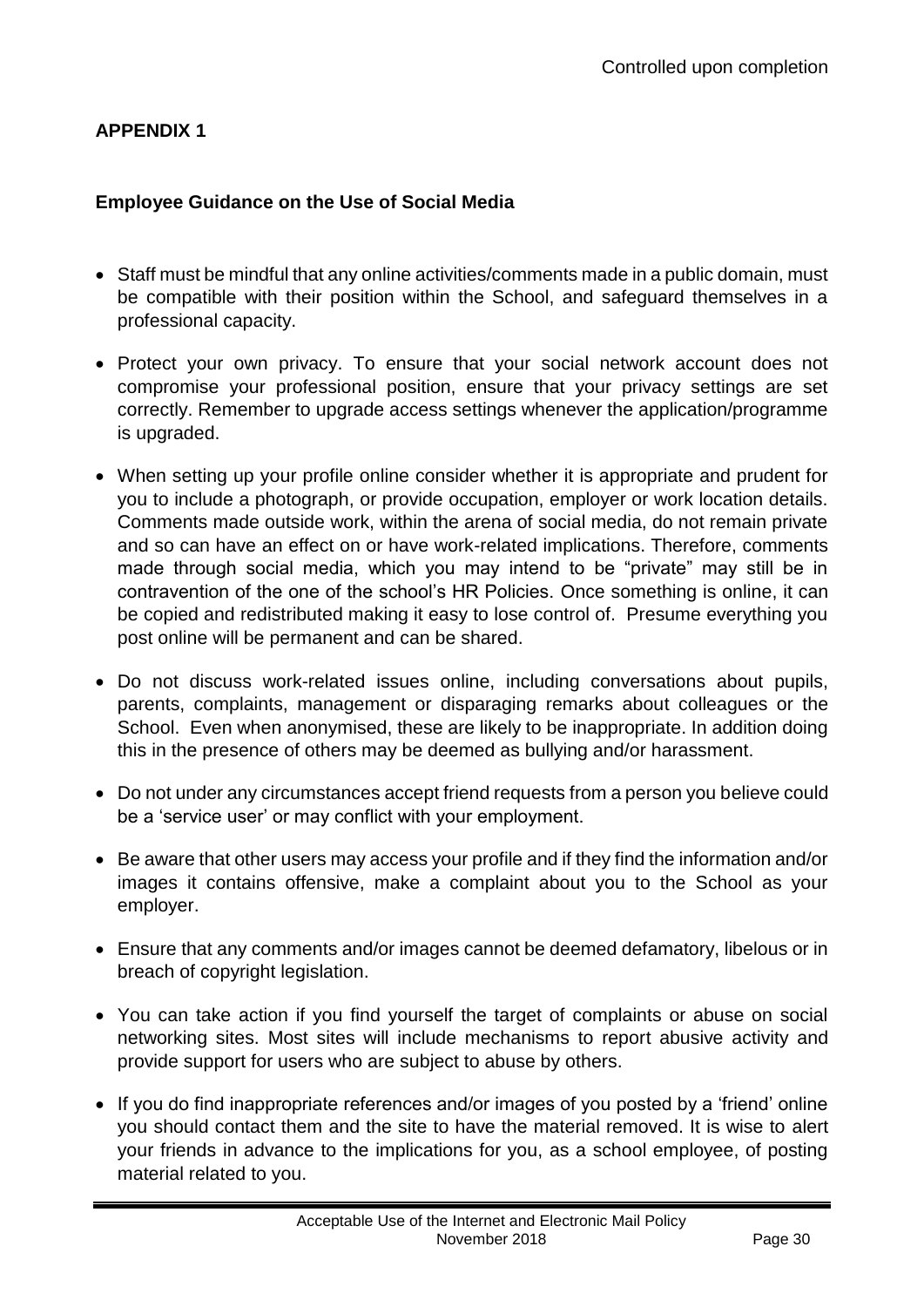- If you find inappropriate references to you posted by parents, colleagues, pupils or other members of the school community, report this to the Headteacher.
- If you are very concerned about someone else's behaviour online, you should take steps to raise your concerns. If these are work related you should inform your manager/Headteacher.
- Staff should also act in accordance with the all the School's HR Policies and Child Protection/ Safeguarding policies.
- Staff should not access social media sites or leave these running in the background during working hours (contact time for teachers and teaching assistants), on any of the school's devices within their control.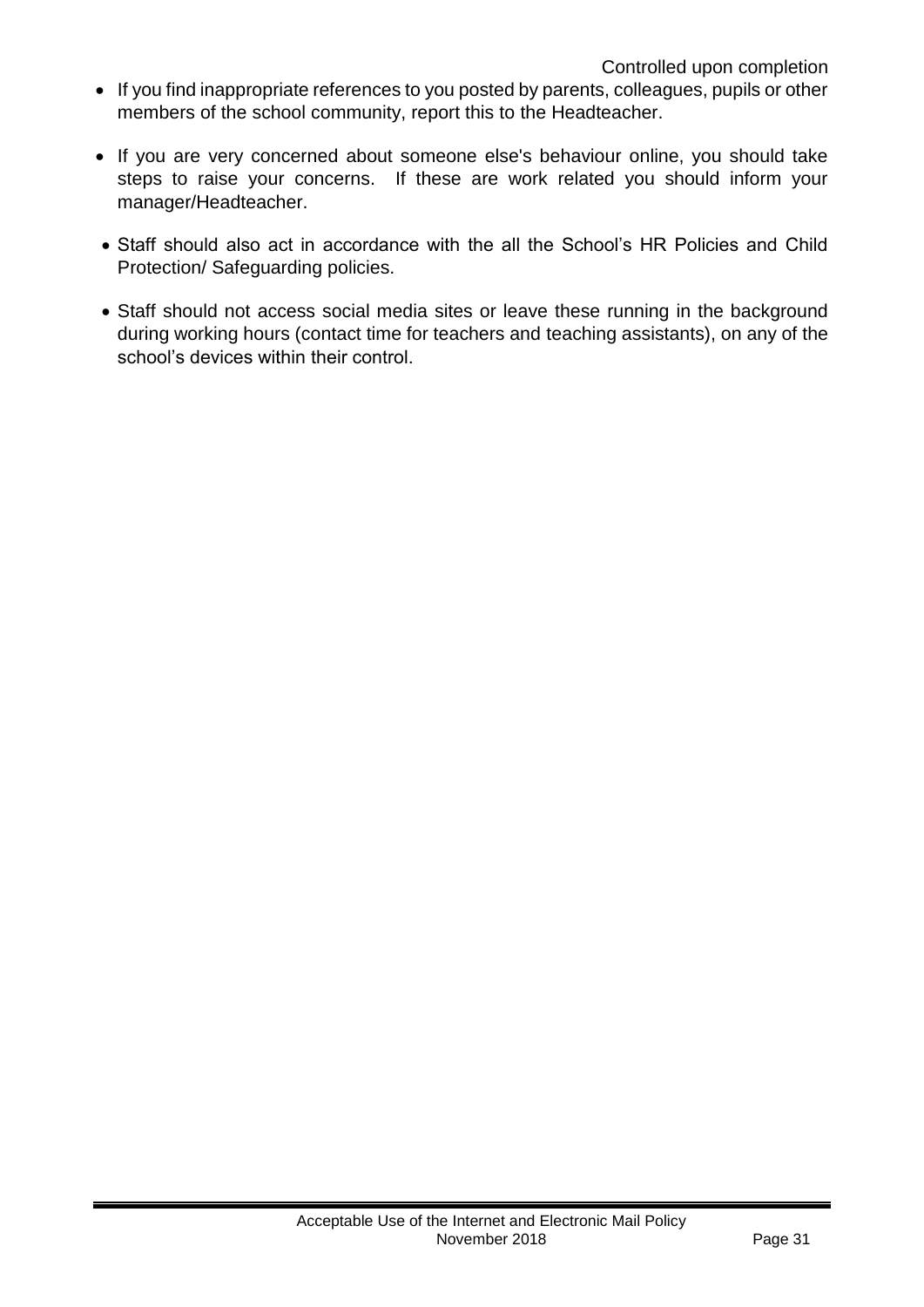#### **APPENDIX 2**

#### **Additional Guidance for Headteachers on the Use of Social Media**

#### **Headteachers have a responsibility to:**

- Remain familiar with this policy and the employee guidelines to using social media included in the Appendix.
- Ensure staff are made aware of the policy, employee guidelines and provided with appropriate training/briefing.
- Take prompt action to stop any harassment or bullying they become aware of, whether a complaint has been raised or not, including taking steps to seek the prompt removal of any inappropriate material. *(see paragraph 6.9)*
- Make parents and pupils aware of the implications of posting comments about the school and members of its community. Details will be included in the Home School Agreement and/or school brochure, to indicate the appropriate means for parents of raising any concerns. It is advised that these documents also make reference to the potential implications of posting inappropriate comments about the school/staff/pupils/wider community members. The agreement will also warn against the taking of unauthorised photographs of staff and/or making sound recordings.
- Support employees who are the subject of abuse, through existing policies and procedures.
- Ensure all complaints/allegations are dealt with fairly and consistently, and in accordance with other employment policies where appropriate.

#### **Headteachers are advised to:**

- Ensure staff are advised of this policy on appointment and discussion and elaboration is included during induction such that they are fully aware of its content.
- Remind staff on an annual basis of the guidance on use of social media.
- Ensure staff are aware of how to raise concerns
- Include in the relevant section of the Information and Communication Technology curriculum, advice for pupils on the safe use of social media, the restrictions on use of these media for contact with school staff and the implications of posting material on such sites.
- Provide guidance for parents in supporting their children's safe use of social media